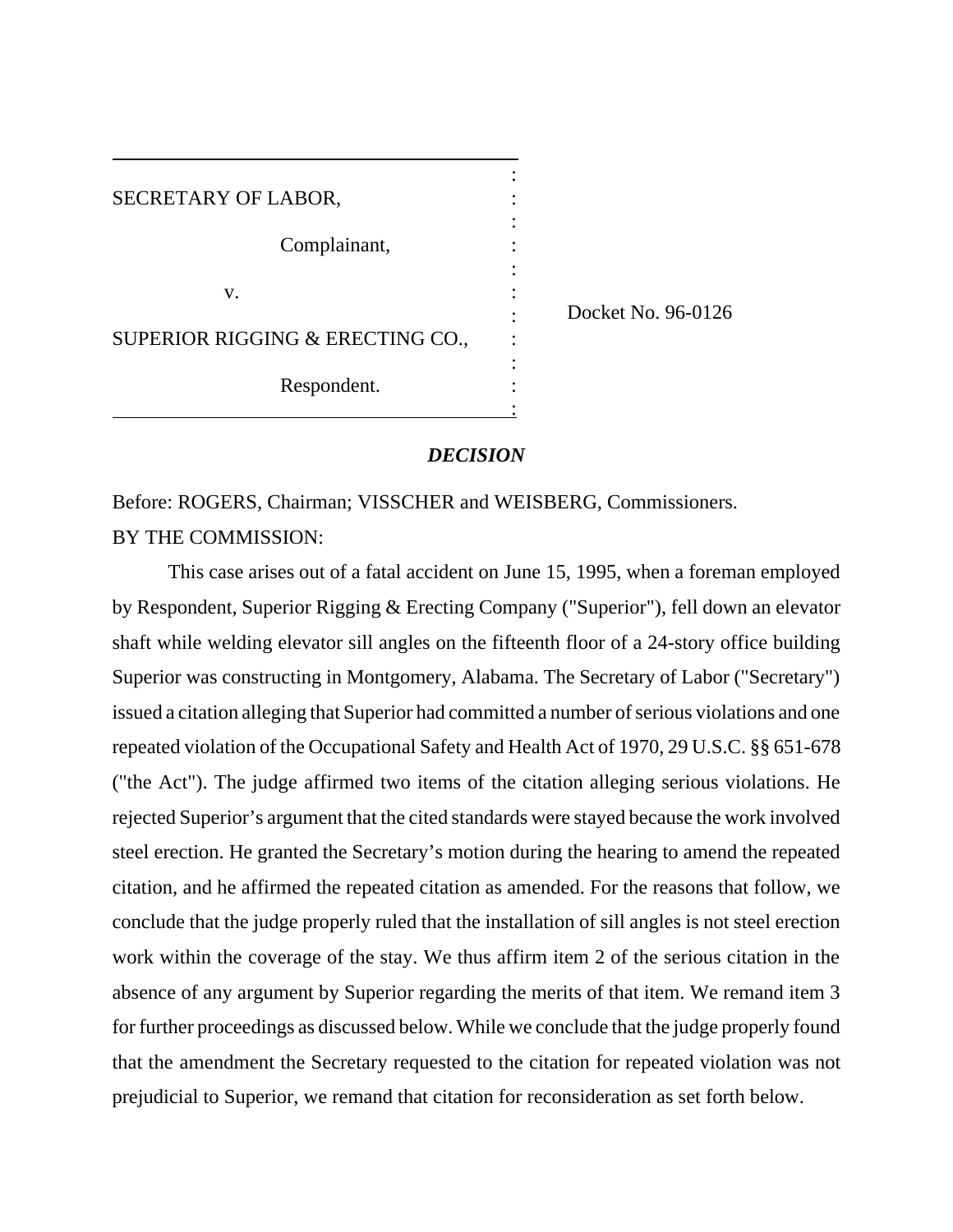#### **FACTS**

The elevator sill angles which Superior was installing are 4-by-4 metal brackets. These are placed at the edge of an elevator shaft to fill the space between the floor and the area which will eventually be occupied by the elevator door. They serve as a guide for positioning the elevator doors at the edge of the floor. It is undisputed that sill angles are installed after the structural steel is in place and the concrete has been poured for the floors and walls. Sill angles are either bolted or welded to 6- by 6-inch metal plates which have been embedded in the concrete. At the time in question here, the structural steel assembly of the building had been largely completed, and the cement floors and columns were in place.<sup>1</sup>

In most instances, sill angles could only be installed by employees working from within the elevator shaft itself. Accordingly, Superior's employees placed plywood on the steel beams that ran through the elevator shaft to form a work platform inside the shaft. The general contractor for the project had installed wire rope cables alongside the elevator shafts at the edge of the floor. It instructed Superior that its employees on the work platform inside the shaft were expected to tie off to these cables and that it would be safe for them to do so.<sup>2</sup> These same cables were also intended to provide a physical barrier to a fall through an elevator shaft opening for any employees working or passing by on the floor on the *inboard* side of the cable. The record indicates that it is common in the industry for a wire rope to be used in this fashion as both a guardrail and as a lifeline.

In addition to the horizontal cables, the elevator subcontractor had installed vertical lifelines for use by its employees in installing the elevators and associated components. The Secretary's compliance officer, David Gilreath, observed one instance in which an employee

<sup>&</sup>lt;sup>1</sup>In May 1995, the month before the accident, Superior was still engaged in connecting steel beams at the roof level. It is not entirely clear when that work was completed, and indeed the record does not directly show that there was no structural steel erection work remaining at the time of the violations. The record is clear, however, that in the elevator shaft areas where the violations in question were alleged to have occurred, floors and walls were largely complete and no structural steel assembly was taking place.

 $2$ The parties concede that the deceased employee, Lendon Whitlow, was required to tie off to the cable and was not wearing a safety belt at the time he fell.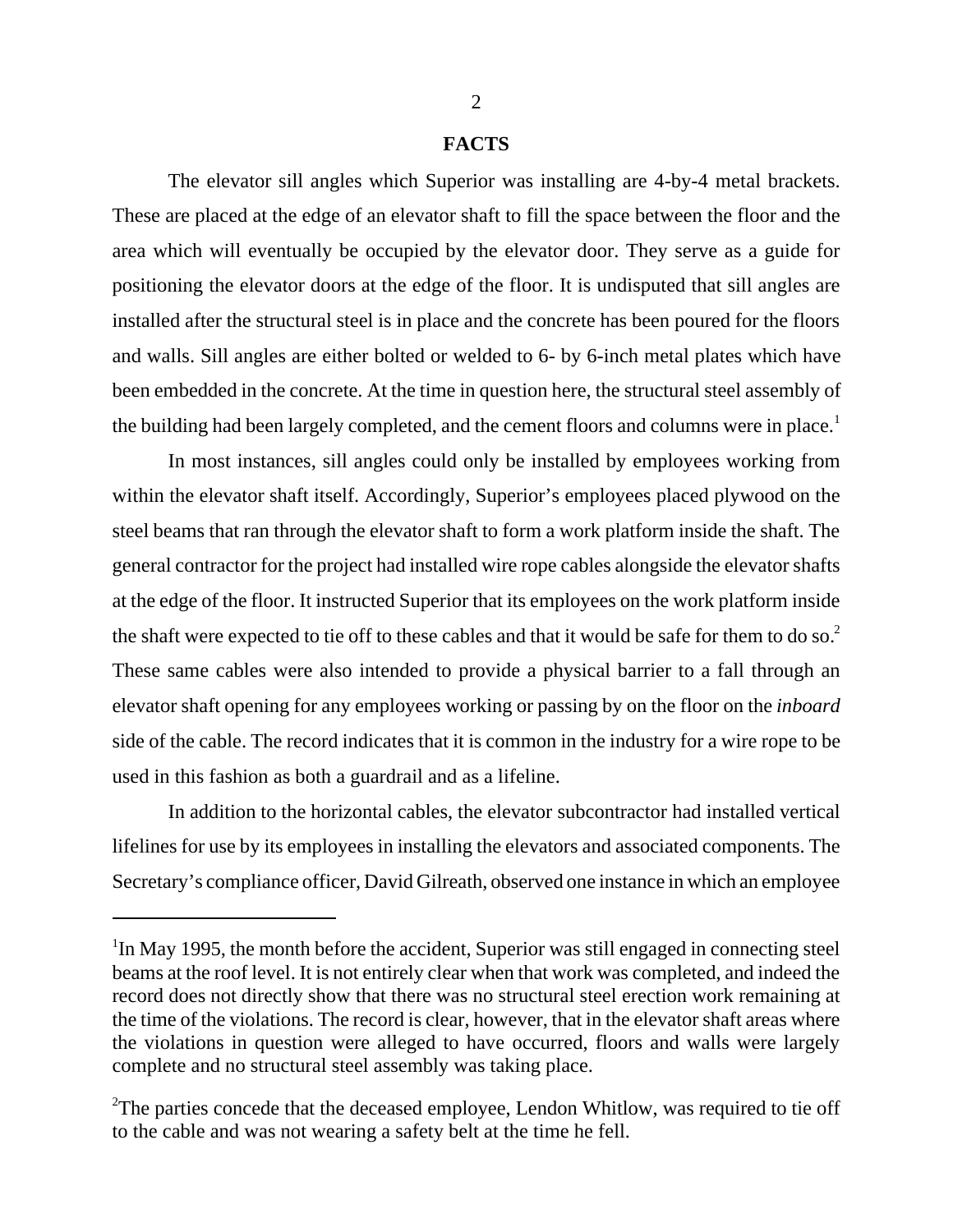of Superior was tied off to this vertical lifeline. The lifeline was secured to a beam on the floor above without any padding to protect the lifeline from being cut or damaged by the edges of the beam.

# **STAY OF SUBPART M**

The parties do not dispute that Superior's system of fall protection in which its employees used safety belts to tie off is intended to be a "personal fall arrest system" ("PFAS") within the meaning of the standard cited here, 29 C.F.R. § 1926.502. On these facts, the Secretary issued a citation alleging that Superior failed to comply with two provisions of section 1926.502(d), which sets forth specifications for a PFAS. Item 2 alleged that the vertical lifeline was not protected, contrary to the requirements of section 1926.502(d)(11), and item 3 alleged that Superior had failed to comply with section 1926.502(d)(23) because it allowed its employees to secure their PFAS to "cable guardrails."<sup>3</sup> Superior contended before the judge and argues before us on review that it had not failed to comply with section 1926.502 because the Secretary had stayed the application of that standard to steel erection work.

<sup>3</sup>The cited standard provides as follows:

**§ Section 502 Fall protection systems criteria and practices**

. . . .

. . . .

(11) Lifelines shall be protected against being cut or abraded.

. . . . (23) Personal fall arrest systems shall not be attached to guardrail systems, nor shall they be attached to hoists except as specified in other subparts of this part.

Section 1926.500(b) defines a PFAS as "a system used to arrest an employee in a fall from a working level." A "guardrail system" in turn is defined as "a barrier erected to prevent employees from falling to lower levels."

<sup>(</sup>d) *Personal fall arrest systems*. Personal fall arrest systems and their use shall comply with the provisions set forth below.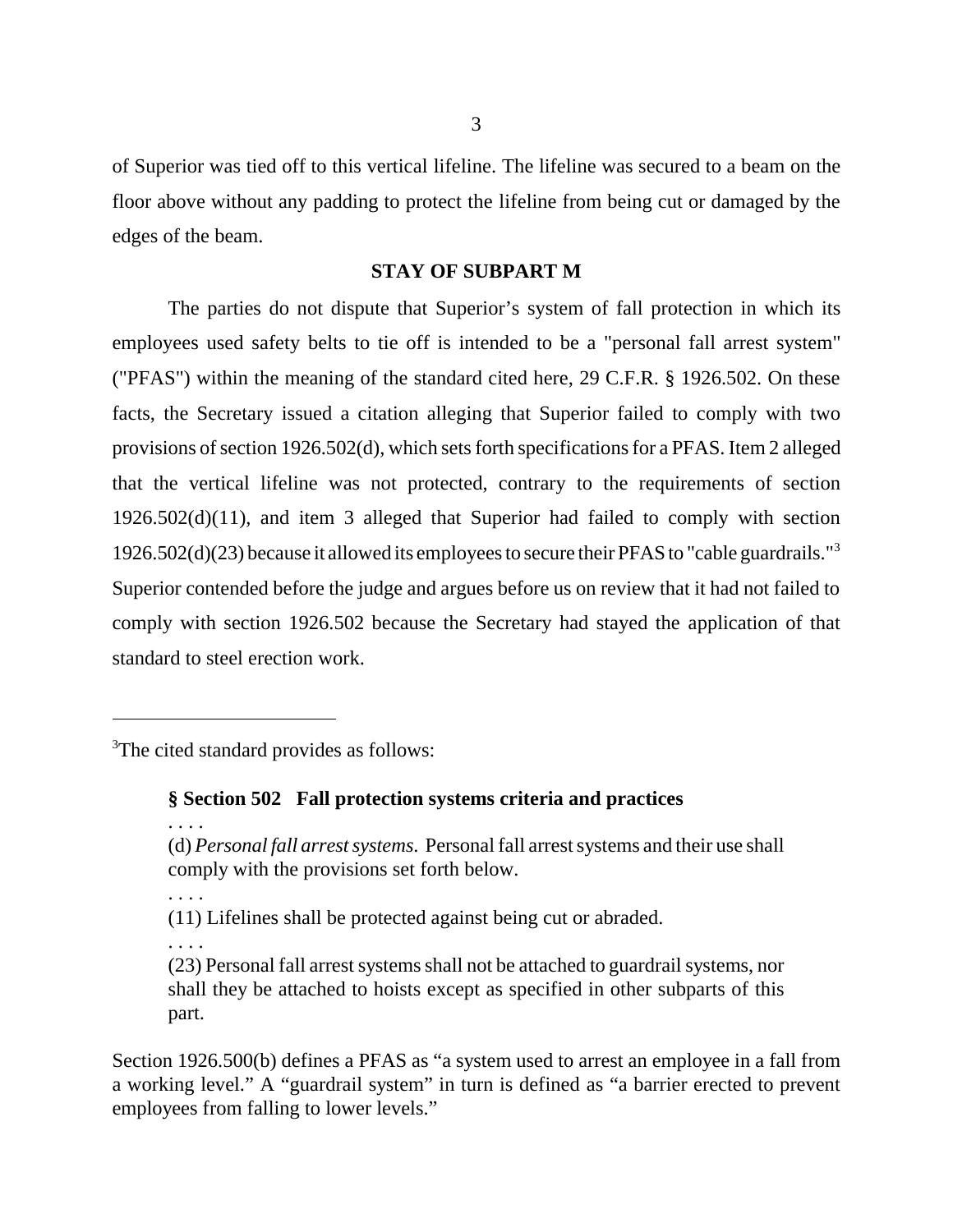The circumstances of this stay may be briefly summarized. The standards set forth at 29 C.F.R. §§ 1926.500-.503 comprise Subpart M of Part 1926. This subpart, which is entitled "Fall Protection," is one of several subparts which prescribes fall protection requirements for construction worksites. As a result of circumstances not relevant to the issues before us, the Secretary on January 26, 1995, decided to stay the application of Subpart M as to steel erection work until August 6, 1995 in order to reopen the rulemaking record for comments regarding the appropriate fall protection measures for employees engaged in non-building steel erection. Thereafter, on August 2, 1995, the Secretary formally amended Subpart M to conform to the stay, that is, she amended Subpart M to provide specifically that it did not cover steel erection activities. The Secretary further announced a definition for the term "steel erection activities"; she stated that her enforcement policy would conform to a memorandum OSHA had issued to its field offices on July 10, 1995:

The memorandum provides that the term "steel erection activities" means the movement and erection of skeleton steel members (structural steel) in or on buildings or non-building structures. It includes the initial connecting of steel, employees moving point-to-point, installing metal floor or roof decking, welding, bolting and similar activities.

The memorandum further provides that steel erection does not include the erection of steel members such as lintels, stairs, railings, curtainwalls, windows, architectural metalwork, column covers, catwalks, and *similar nonskeletal* items or the placement of reinforcing rods in concrete structures.

## 60 Fed. Reg. 39,254 (emphasis added).

Superior presented opinion testimony from a number of witnesses, including its own president, managers for the general contractor, and a safety consultant for its insurance company, to the effect that the industry considers installation of sill angles to be steel erection work because it involves the connection of metal components to the building. However, none of these witnesses disputed that sill angles are not structural steel supporting members for the building or disputed that they are set in place after the concrete floors are poured. One of Superior's witnesses, the construction manager for the general contractor, conceded that the sill angles provide no structural support. This witness further stated that sill angles are integral to the building only because they are a necessary part of the elevator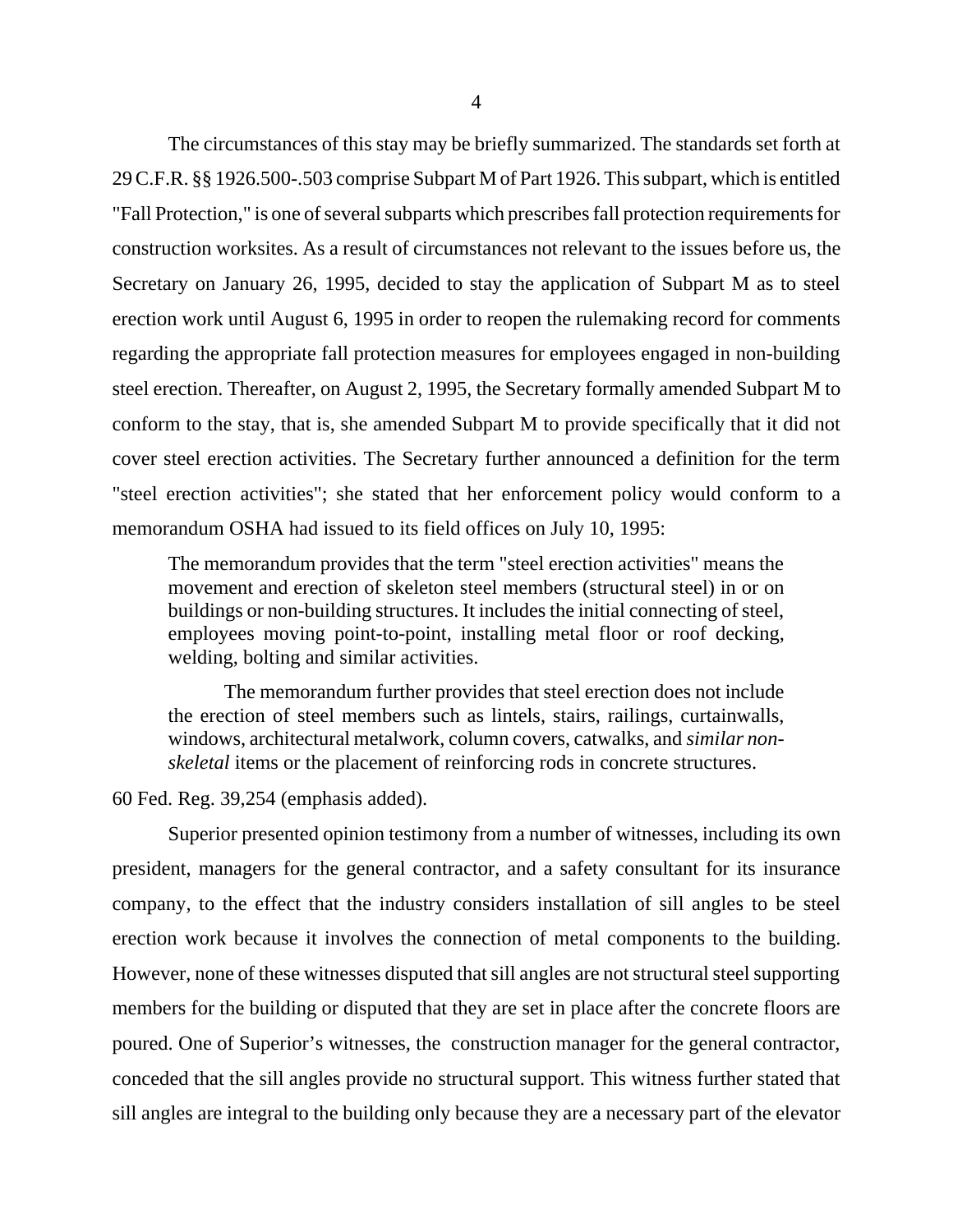assembly and that if a building is not equipped with elevators, sill angles would not be required.

In concluding that Subpart M had not been stayed with regard to the work activities involved in the installation of the sill angles, Judge Welsch relied on the July 10, 1995 enforcement memorandum set forth in the August 1995 rulemaking, quoted above. He found that sill angles are not skeleton steel members which provide structural support for the building and concluded that they are within the category of steel members which are excluded from steel erection work under the terms of the memorandum. Superior argues that the judge erred in disregarding its testimony of persons knowledgeable about steel erection that installation of sill angles is regarded as a type of steel erection work. We affirm the judge's decision.

Neither the rulemaking associated with Subpart M nor Subpart R, which applies to certain steel erection activities,<sup>4</sup> defines the term "steel erection." Where the language of the standard itself is not explicit on a matter in issue, we look to extrinsic evidence, starting with the legislative history of the standard, to determine its meaning. *Nooter Constr. Co.*, 16 BNA OSHC 1572, 1574, 1993-95 CCH OSHD ¶ 30,345, pp. 41,837-38 (No. 91-237, 1994). As the Secretary correctly observes, the preamble to a standard is the most authoritative evidence of the meaning of the standard. *Tops Markets, Inc.*, 17 BNA OSHC 1935, 1936 (No. 94-2527, 1997), *aff'd without published opinion*, 132 F.3d 1482 (D.C. Cir. 1997); *American Sterilizer Co.*, 15 BNA OSHC 1476, 1478, 1991-93 CCH OSHD ¶ 29,575, p. 40,016 (No. 86-1179, 1992). The Secretary's statement adopting the enforcement memorandum is part of a preamble to a final rule—in this instance, the preamble to the final rule amending Subpart M to incorporate the terms of the stay. As such, it is an authoritative expression of the Secretary's intent in enacting the stay.

<sup>&</sup>lt;sup>4</sup>Subpart R governs the erection of steel-framed buildings and contains a number of safety requirements, of which fall protection is only one portion. *See* 60 Fed. Reg. 5132 (1995).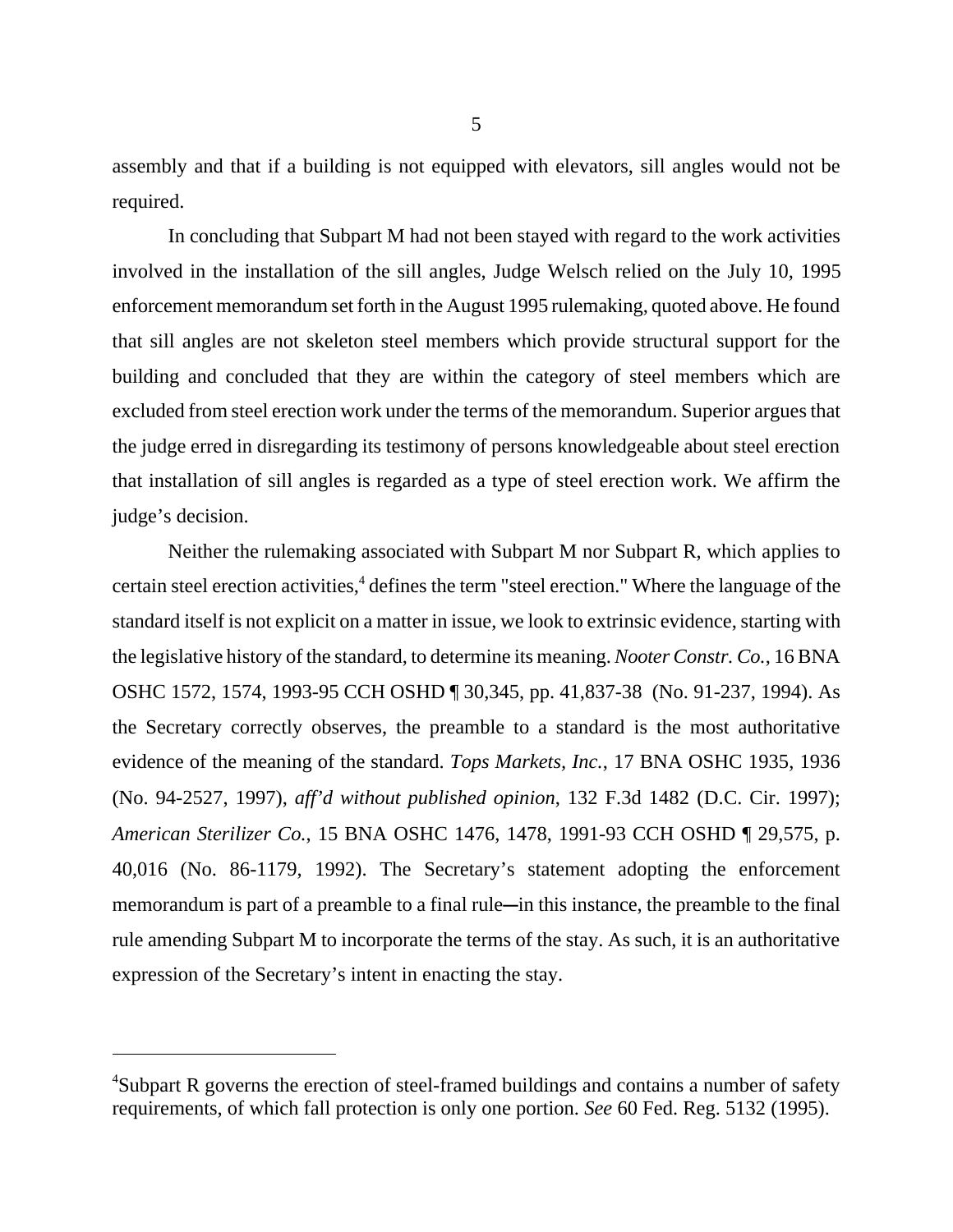The enforcement memorandum clearly provides that placement of non-structural steel components does not constitute steel erection activity for purposes of the stay.<sup>5</sup> Accordingly, the judge did not err by failing to rely on Superior's opinion testimony regarding the industry understanding of what constitutes steel erection work. *See Cleveland Consol., Inc.*, 13 BNA OSHC 1114, 1117, 1986-87 CCH OSHD ¶ 27,829, pp. 36,428-29 (No. 84-696, 1987) (citing *Deering Milliken, Inc. v. OSHRC*, 630 F.2d 1094, 1103-05 (5th Cir. 1980)) (industry custom and practice is not relevant where the language of a standard, as defined by its legislative history, is clear and unambiguous). Since it is undisputed that sill angles are not structural components of the building and since the record establishes that sill angles are installed only after the structural steel assembly is completed and permanent floors have been poured, the judge properly determined that installation of sill angles is not structural steel work within the scope of the Secretary's stay.

### **MERITS OF THE ALLEGED SERIOUS VIOLATIONS**

Other than its contention that application of the standard had been stayed, Superior does not dispute the merits of item 2, alleging that the vertical lifeline was not protected against damage. Accordingly, we affirm item 2 of the serious citation. The Secretary proposed and the judge assessed \$7000, the maximum penalty, based on his finding that the violation was of high gravity. Since the employer does not dispute this penalty amount, we affirm the penalty imposed by the judge.

As previously indicated, the Secretary alleged in item 3 of the citation for serious violation that Superior failed to comply with 29 C.F.R. § 1926.502(d)(23) because it attached a PFAS to a guardrail system. Superior argued that "the horizontal cable served as an acceptable anchorage -- or secure point of attachment" for a PFAS in addition to a guardrail

<sup>&</sup>lt;sup>5</sup>Superior contends that the enforcement directive is inconclusive on the issue of the scope of the stay because sill angles are not expressly included in the list of activities considered to be non-structural steel work. Superior concedes, however, that the directive is not intended to be an exhaustive enumeration of every work operation but rather sets forth illustrations or examples of the kinds of activities that are or are not covered by the term "steel erection."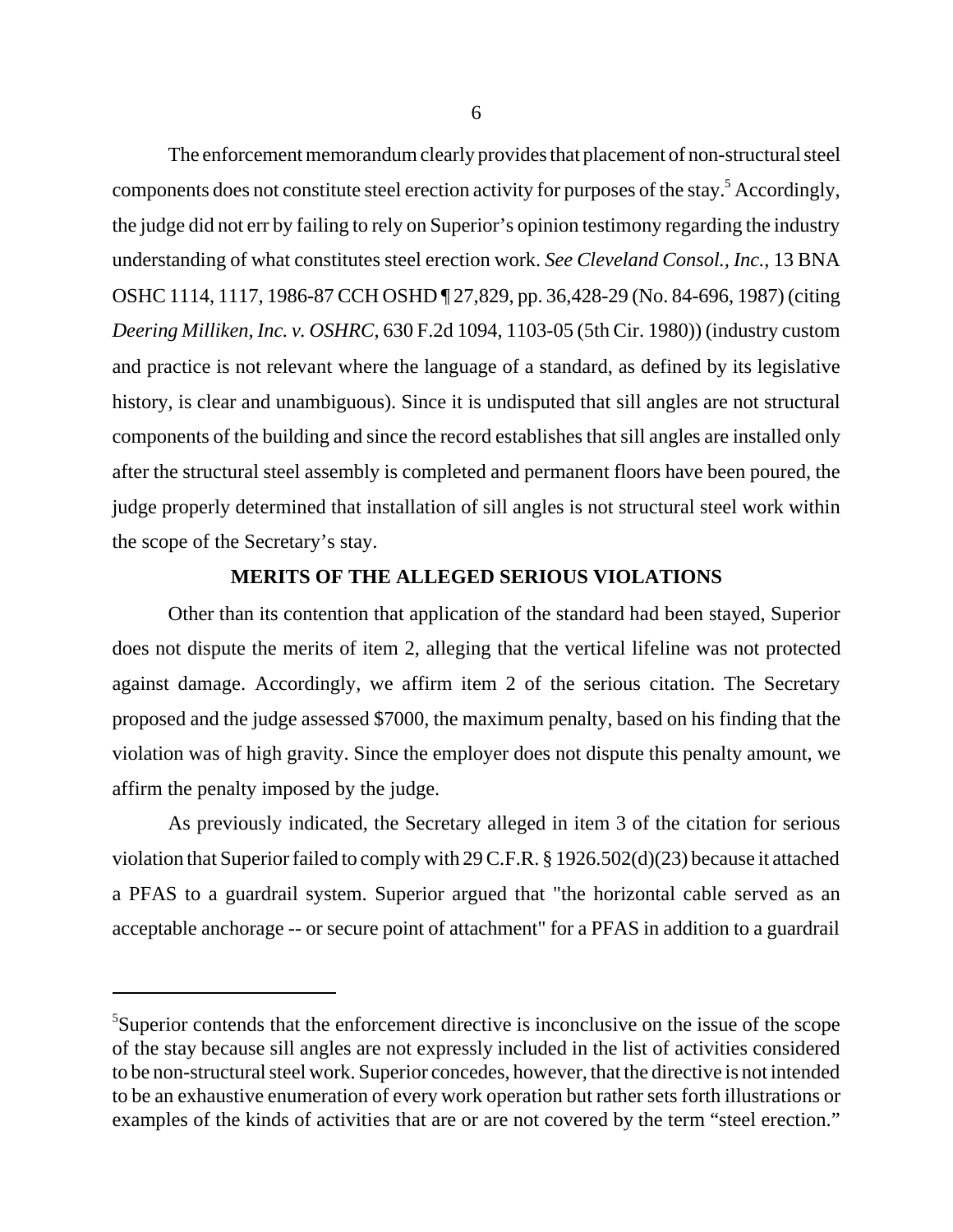since it complied with other requirements for a PFAS in 29 C.F.R. § 1926.502(d). As a result, the parties adduced evidence relating to the strength and adequacy of the anchorages and other components of the PFAS under paragraphs (d)(15) and (d)(16) of section 1926.502.<sup>6</sup> These paragraphs set forth requirements for the amount of weight and force the various components of a PFAS must be able to withstand as well as requirements for testing the strength of the PFAS and ensuring that a qualified individual reviews the design and installation of the PFAS. They provide as follows:

## **§ 1926.502 Fall protection systems criteria and practices**

. . . . (d) *Personal fall arrest systems*

*. . . .*

(15) Anchorages used for attachment of personal fall arrest equipment shall be independent of any anchorage being used to support or suspend platforms and capable of supporting at least 5,000 pounds (22.2 kN) per employee attached, or shall be designed, installed, and used as follows:

(i) as part of a complete personal fall arrest system which maintains a safety factor of at least two; and

(ii) under the supervision of a qualified person.

(16) Personal fall arrest systems, when stopping a fall, shall:

*Lanyard* means a flexible line of rope, wire rope, or strap which generally has a connector at each end for connecting the body belt or body harness to a deceleration device, lifeline, or anchorage.

. . . .

*Lifeline* means a component consisting of a flexible line for connection to an anchorage at one end to hang vertically (vertical lifeline), or for connection to anchorages at both ends to stretch horizontally (horizontal lifeline) and which serves as a means of connecting other components of a personal fall arrest system to the anchorage.

<sup>&</sup>lt;sup>6</sup> According to the definition of a PFAS in section 1926.500(b), a PFAS "consists of an anchorage, connectors, a body belt or body harness and may include a lanyard, deceleration device, lifeline, or suitable combinations of these." One of the components of the PFAS, the anchorage, is defined at section 1926.500(b) as "a secure point of attachment for lifelines, lanyards or deceleration devices." Lifelines and lanyards are defined as follows: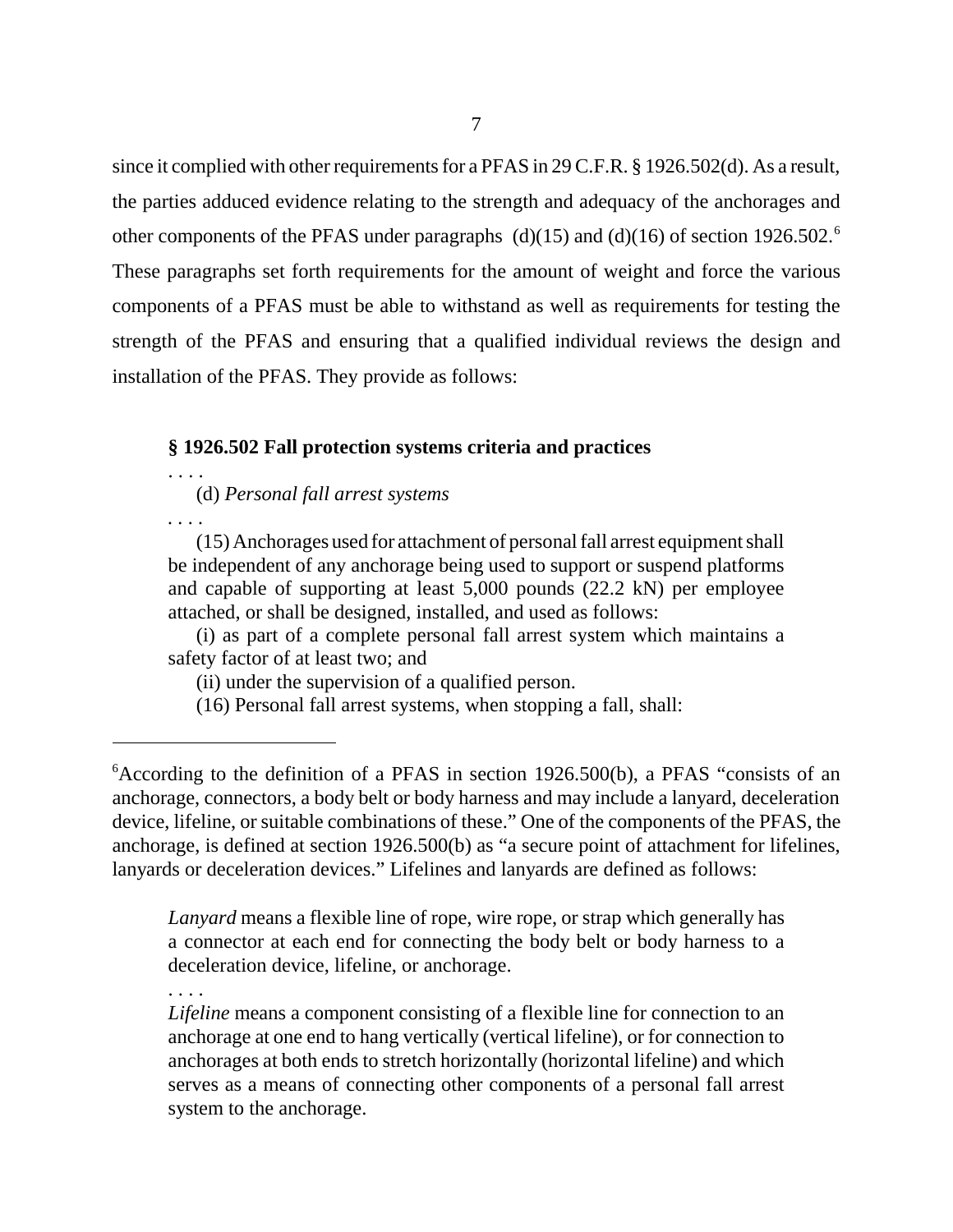(i) limit maximum arresting force on an employee to 900 pounds (4 kN) when used with a body belt;

(ii) limit maximum arresting force on an employee to  $1,800$  pounds  $(8 \text{ kN})$ when used with a body harness;

(iii) be rigged such that an employee can neither free fall more than 6 feet (1.8 m), nor contact any lower level;

(iv) bring an employee to a complete stop and limit maximum deceleration distance an employee travels to 3.5 feet (1.07 m); and,

(v) have sufficient strength to withstand twice the potential impact energy of an employee free falling a distance of 6 feet (1.8 m), or the free fall distance permitted by the system, whichever is less.

NOTE: If the personal fall arrest system meets the criteria and protocols contained in Appendix C to subpart M, and if the system is being used by an employee having a combined person and tool weight of less than 310 pounds (140 kg), the system will be considered to be in compliance with the provisions of paragraph (d)(16) of this section. If the system is used by an employee having a combined tool and body weight of 310 pounds (140 kg) or more, then the employer must appropriately modify the criteria and protocols of the Appendix to provide proper protection for such heavier weights, or the system will not be deemed to be in compliance with the requirements of paragraph (d)(16) of this section.

Although they impose a number of requirements, Judge Welsch focused only on the provisions at 1926.502(d)(15)(i) and (ii) requiring that anchorages used as part of a PFAS have a safety factor of at least two and be designed, installed, and used "under the supervision of a qualified person." The judge concluded that "the perimeter cable guardrail system" to which Superior's employees were instructed to tie off was not "designed and installed and used under the supervision of a qualified person as part of a complete personal fall arrest system which maintains a safety factor of at least two."

However, section 1926.502(d)(15) sets forth requirements for the design, installation, and use of *anchorages* to which the other components of the PFAS are attached. It mandates that anchorages "shall be . . . capable of supporting at least 5000 pounds . . . per employee attached, *or* shall be designed, installed, and used as follows . . . ." (Emphasis added). Under the plain language of the standard, maintenance of a specified safety factor and design, installation, and use under the supervision of a "qualified person" are requirements which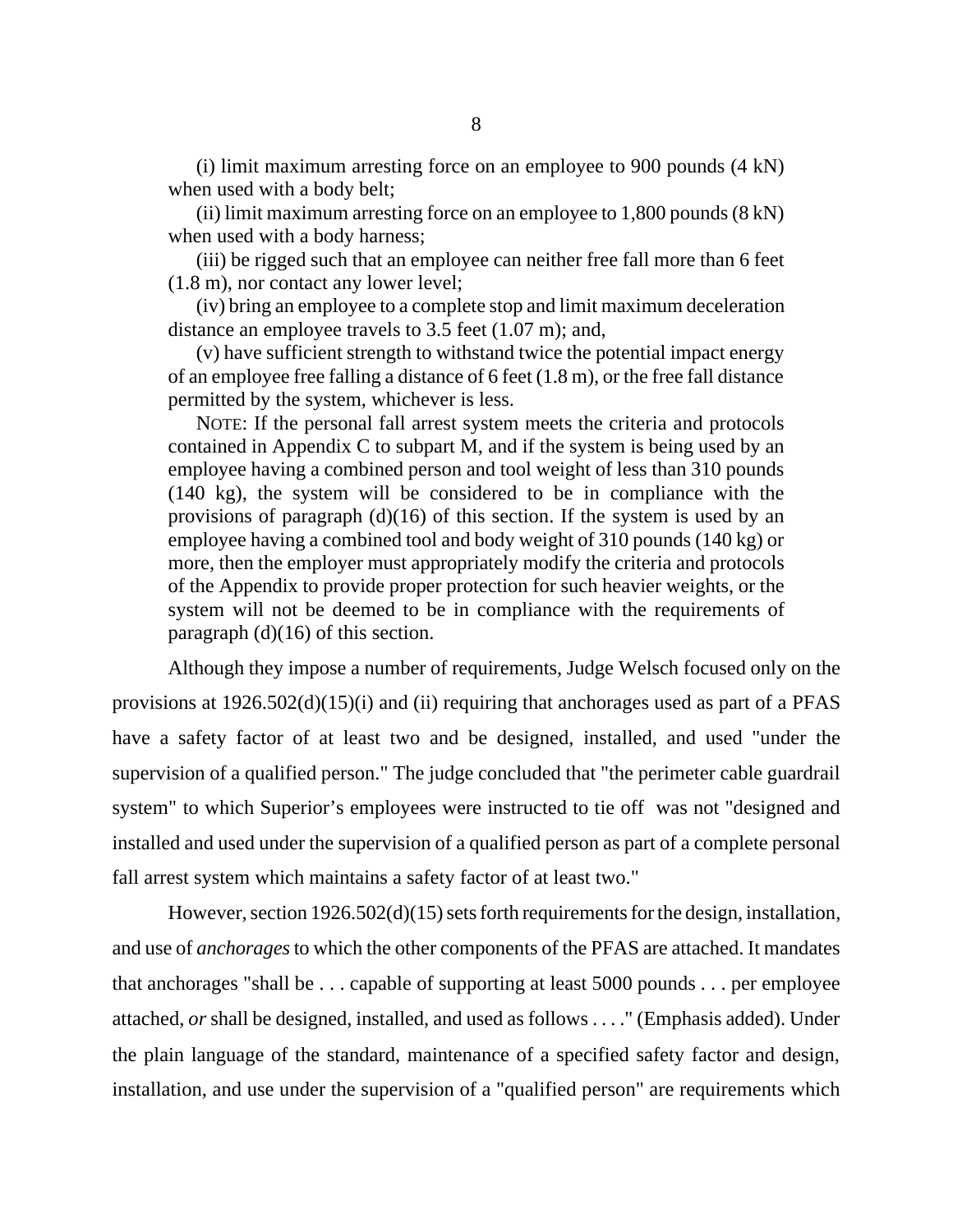must be met *only if* the anchorages used for attachment of the PFAS components are incapable of supporting at least 5000 pounds per person. Judge Welsch made no findings as to how much force the anchorages could withstand, and therefore he did not determine whether Superior is even required to comply with the safety factor and qualified person provisions.

Although the Commission is empowered to make factual findings *de novo*, *Franklin R. Lacy*, 9 BNA OSHC 1253, 1254, 1981 CCH OSHD ¶ 25,171, p. 31,073 (No. 3701, 1981), we decline to do so in the circumstances of this case. As we have said, the parties litigated a number of factual issues relating to the various specifications and requirements set forth in section 1926.502(d)(15) and (16) in addition to the "qualified person" and safety factor requirements. The judge made no findings on these other matters although they were raised and argued before him.<sup>7</sup> The Commission's usual practice is to allow judges to make factual findings in the first instance. *Anthony Crane Rental, Inc.*, 17 BNA OSHC 1597, 1995-97 CCH OSHD ¶ 31,015 (No. 91-556, 1996), and cases cited therein. Not only would a full resolution of all the issues raised by the parties in this case require that a large number of factual findings be made, but at least some of the factual matters to be addressed involve drawing inferences from somewhat ambiguous testimony and determining the weight to be assigned certain testimony or other evidence. *Compare Kulka Constr. Management Corp.*, 15 BNA OSHC 1870, 1874, 1991-93 CCH OSHD ¶ 29,829, p. 40,687 (No. 88-1167, 1992) (Commission on review makes a very limited number of findings on matters not addressed by the judge based on obvious and unmistakable photographic evidence and evidence which is uncontroverted) *with Wiley Organics, Inc.*, 17 BNA OSHC 1587, 1594, 1995-97 CCH

<sup>&</sup>lt;sup>7</sup>The judge asserted that it was the Secretary's contention that the "perimeter guardrail" system" was not implemented under the supervision of a qualified person. Although the judge also concluded that Superior had not complied with the safety factor requirement of section 1926.502(d)(15)(i), his decision suggests that the *only* issue the Secretary raised before him was whether Superior had satisfied the qualified person criterion of section 1926.502(d)(15)(ii). In fact, in her trial brief the Secretary argued all elements of both paragraphs  $1926.502(d)(15)$  and  $(16)$  before the judge.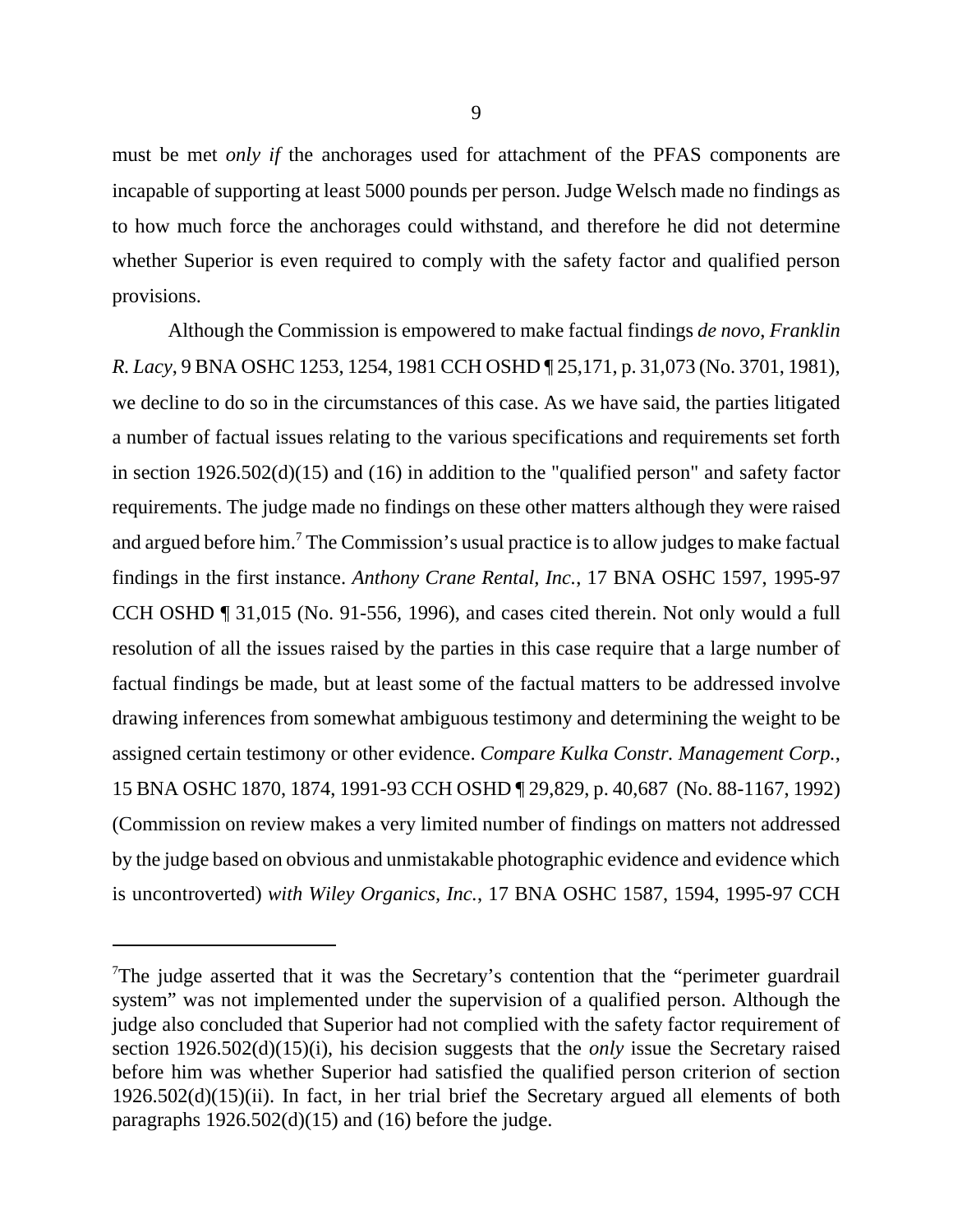OSHD ¶ 31,035, p. 43,277 (No. 91-3275, 1996), *aff'd without published opinion*, 124 F.3d 201 (6th Cir. 1997) (province of the judge to resolve factual issues and weigh conflicting testimony). *See Seibel Modern Mfg. & Welding Corp.*, 15 BNA OSHC 1218, 1228 & n.15, 1991-93 CCH OSHD ¶ 29,442, p. 39,685 & n.15 (No. 88-821, 1991) (general discussion of policy considerations inherent in structure under which the administrative law judge makes initial factual findings subject to review by the Commission under the preponderance of the evidence standard).

In addition to the fact-finding required for a full resolution of all of the contentions of the parties regarding the requirements and specifications for a PFAS as set forth in the provisions of section 1926.502(d), there is a potentially more fundamental issue which remains to be resolved as to the appropriate means of fall protection for Superior's employees in the circumstances here. That issue arises from the alleged repeated violation, to which we now turn.

### **ALLEGED REPEATED VIOLATION**

The citation for repeated violation alleges that Superior failed to comply with section  $1926.501(b)(1)^{8}$  because the employees installing sill angles from the platform in the elevator shaft were not protected by one of the three alternative means of fall protection permitted by the standard, either a guardrail, safety net, or PFAS. The violation was alleged to be repeated based on a prior uncontested citation for Superior's failure to have guardrails on a manually propelled mobile scaffold at a construction project for the Atlanta, Georgia airport. That prior citation alleged a violation of Subpart L of Part 1926, the Secretary's standards for scaffolds,

### **§ 1926.501 Duty to have fall protection.**

. . . .

 ${}^{8}$ The standard imposes a general requirement that employees be protected against the hazard of a fall from working surfaces as follows:

<sup>(</sup>b)(1) *Unprotected sides and edges.* Each employee on a walking/working surface (horizontal and vertical surface) with an unprotected side or edge which is 6 feet (1.8 m) or more above a lower level shall be protected from falling by the use of guardrail systems, safety net systems, or personal fall arrest systems.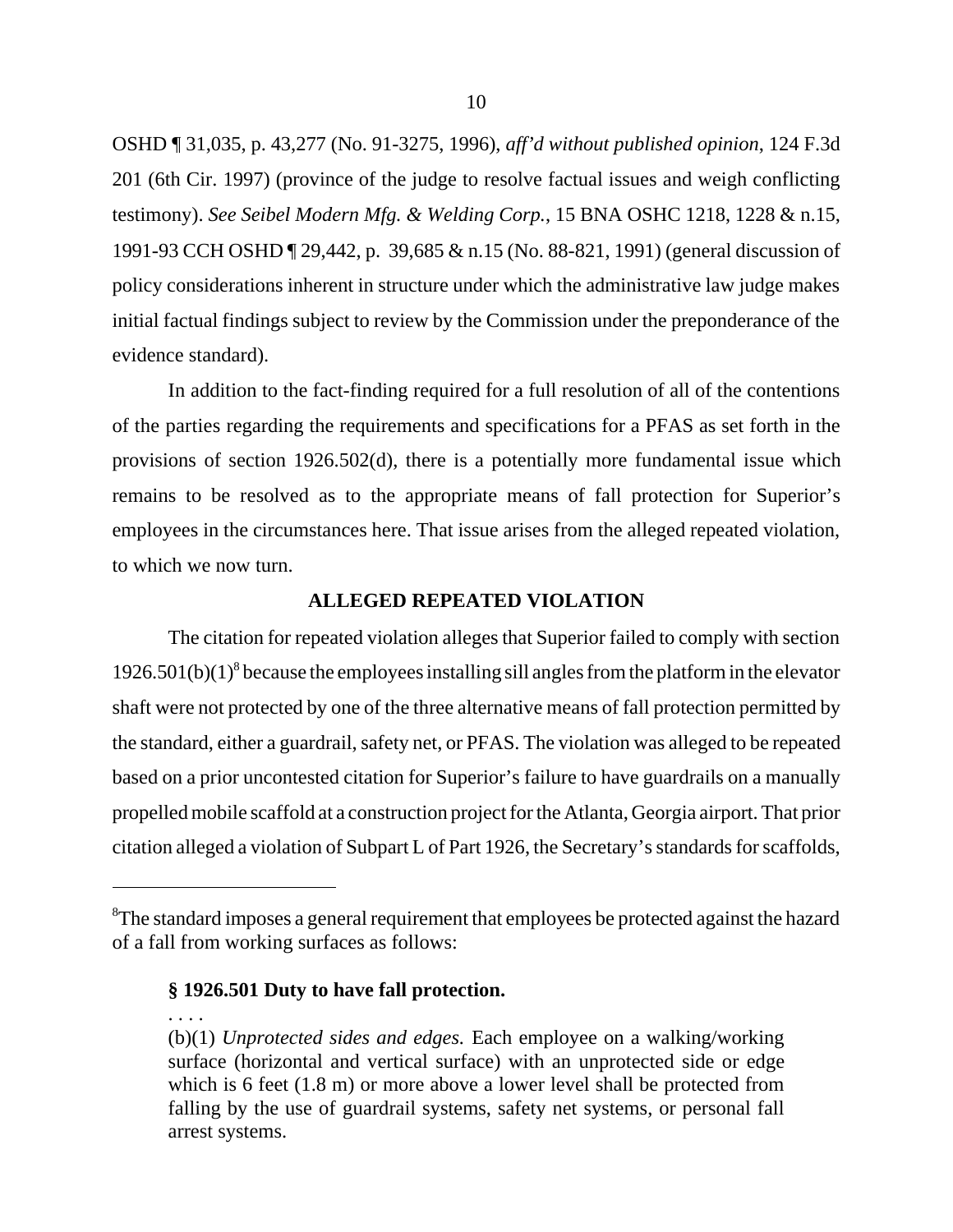29 C.F.R. § 1926.451(e)(10), which required guardrails on all open sides and ends of manually propelled mobile scaffolds. During the hearing in the case now before us, the Secretary moved to amend to allege in the alternative a violation of section 1926.451(a)(4), which required guardrails on scaffolds in general.<sup>9</sup> The Secretary's position in support of the amendment was that the platform from which employees were installing sill angles inside the elevator shaft met the definition of a scaffold.

The judge granted the motion over Superior's objection but afforded Superior the opportunity to adduce additional evidence for the purpose of curing any prejudice resulting from the amendment.10 Superior declined to request that the record be reopened. The judge

# **§ 1926.451 Scaffolding.**

## (a) *General requirements.*

. . . .

(4) Guardrails and toeboards shall be installed on all open sides and ends of platforms more than 10 feet above the ground or floor . . . .Scaffolds 4 feet to 10 feet in height, having a minimum horizontal dimension in either direction of less than 45 inches, shall have standard guardrails installed on all open sides and ends of the platform.

. . . . (e) *Manually propelled mobile scaffolds.*

. . . .

(10) Guardrails made of lumber, not less than 2x4 inches (or other material providing equivalent protection, approximately 42 inches high, with a midrail . . . and toeboards, shall be installed at all open sides and ends on all scaffolds more than 10 feet above the ground or floor.

On August 30, 1996, the Secretary substantially revised the scaffold standards set forth in Subpart L, including the fall protection requirements for scaffolds contained in section 1926.451. 61 Fed. Reg. 46,026, 46,104. Although this amendment postdates the violations alleged in this case, it is nevertheless relevant for the reasons discussed *infra*.

 $10$ The Commission has consistently held that the judge may in his discretion allow prejudice (continued...)

<sup>&</sup>lt;sup>9</sup>At the time this case arose, the scaffold standards provided as follows: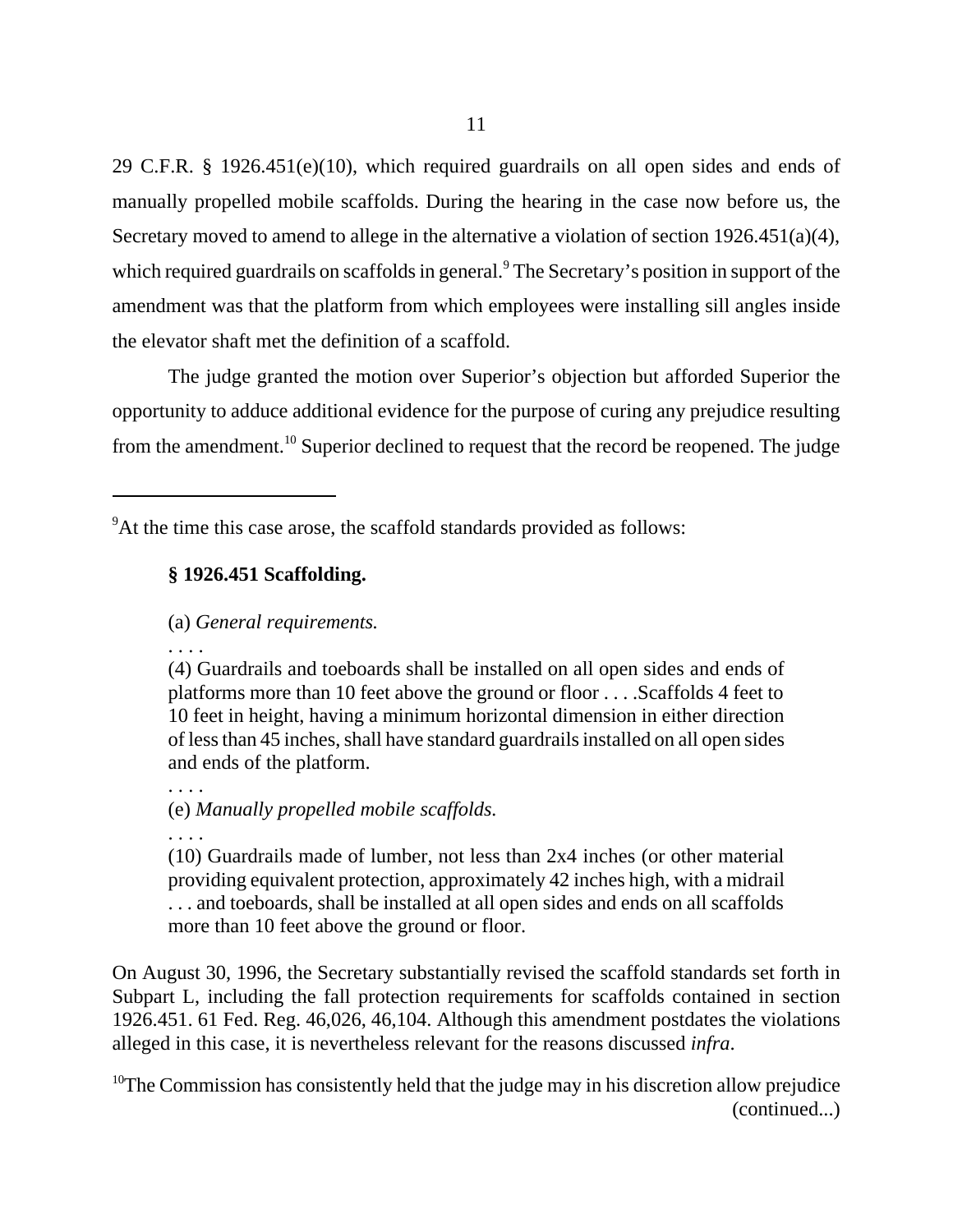concluded that the area from which Superior's employees were performing work in the elevator shafts was a scaffold covered by section 1926.451 rather than a "walking/working surface" under section 1926.501. He affirmed the citation item insofar as it alleged a violation of section 1926.451 and found it repeated on the ground that both the violation in question here and the prior citation item were substantially similar since both involved falls from scaffolds.11 Superior contends that the judge erred in allowing the Secretary to amend to allege a charge under section 1926.451(a)(4) and in finding the violation to be repeated in nature.

# **Propriety of the Amendment**

In the situation presented here, where an amendment is sought during the course of the hearing, the issue is whether the amendment would be prejudicial under the second part of Fed. R. Civ. P. 15(b), which provides:

If evidence is objected to at the trial on the ground that it is not within the issues made by the pleadings, the court may allow the pleadings to be amended and shall do so freely when the presentation of the merits of the action will be subserved thereby and the objecting party fails to satisfy the court that the admission of such evidence would prejudice the party in maintaining the party's action or defense upon the merits. The court may grant a continuance to enable the objecting party to meet such evidence.

 $10$ (...continued)

to be cured by granting a reasonable continuance. *Bland Constr. Co.*, 15 BNA OSHC 1031, 1041, 1991-93 CCH OSHD ¶ 29,325, p. 39,401 (No. 87-992, 1991), and cases cited therein.

 $11$ In order for a repeated violation to exist, the evidence must show that at the time the violation is alleged to have existed there was a Commission final order against the employer for a "substantially similar" violation. *Potlatch Corp.*, 7 BNA OSHC 1061, 1063, 1979 CCH OSHD ¶ 23,294, p. 28,171 (No. 16183, 1979). Under the rule set forth in *Potlatch*, a prima facie showing of substantial similarity is presumed to exist where the present and prior violations are of the same standard, and the burden then shifts to the employer to rebut that showing. Where the present and prior violations are of different standards, the Secretary must present evidence to establish substantial similarity.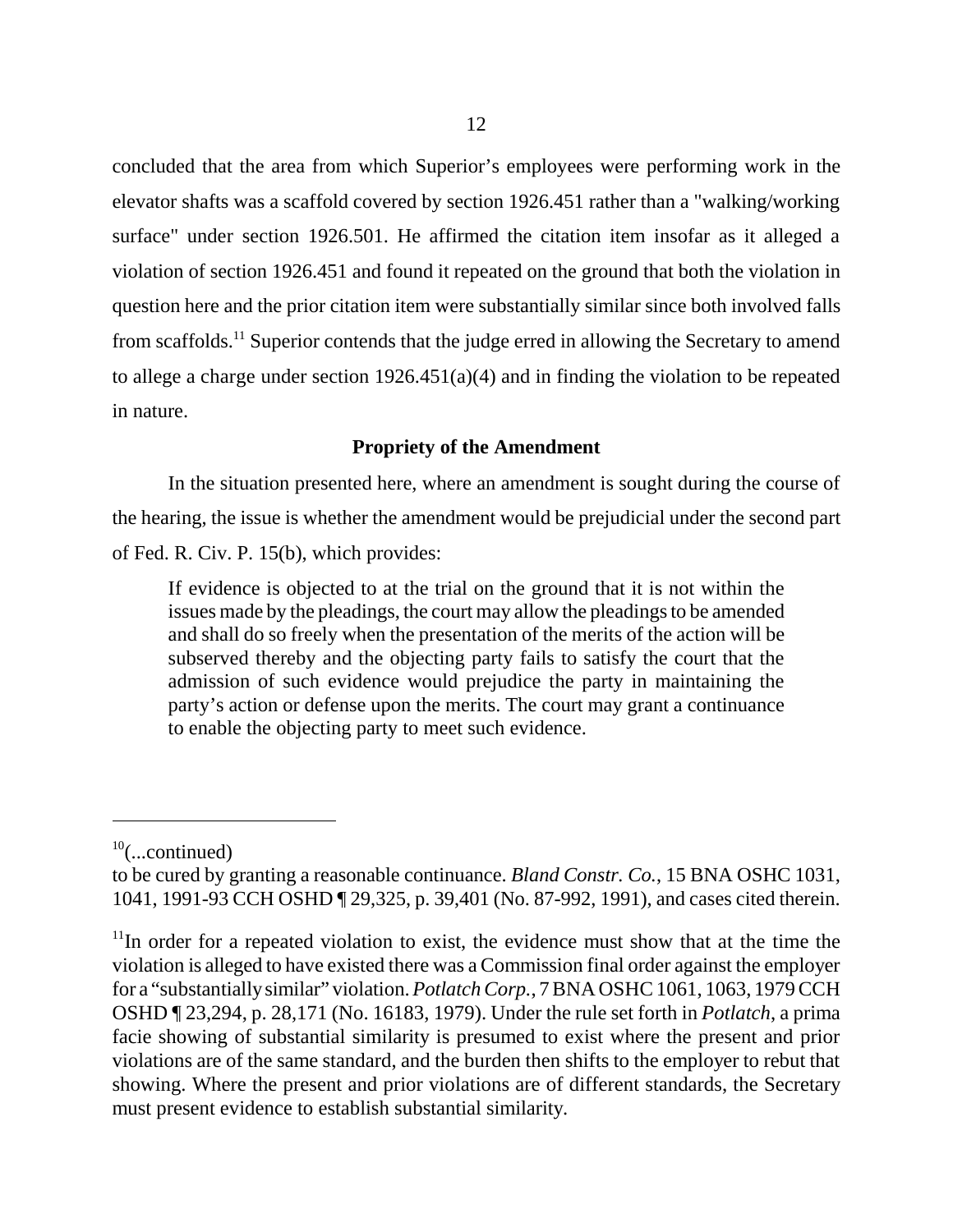*Caterpillar, Inc.*, 17 BNA OSHC 1584, 1586 n.4, 1995-97 CCH OSHD ¶ 31,016, p. 43,234 n.4 (No. 93-2230, 1996); *Morrison-Knudson Co./Yonkers Contracting Co., A Joint Venture*, 16 BNA OSHC 1105, 1112-13, 1993-95 CCH OSHD ¶ 30,048, pp. 41,269-70 (No. 88-572, 1993). Superior contends that the amendment to add section 1926.451(a)(4) to the original allegation of section 1926.501(b)(1) was prejudicial because it was prepared to defend by showing that employees on the scaffold platform tied off to the cable for fall protection whereas the amendment forced it to litigate an independent and separate allegation that these employees were not protected by guardrails. The Secretary, on the other hand, argues that Superior was not prejudiced because the amendment to a guardrail standard from one requiring either guardrails or personal protective equipment does not add any new issues to the case. *See A.L. Baumgartner Constr., Inc.*, 16 BNA OSHC 1995, 1997, 1993-95 CCH OSHD ¶ 30,554, p. 42,272 (No. 92-1022, 1994) and cases cited therein (amendments generally permissible where they do not alter the essential factual allegations of the citation but merely add an alternative legal theory).

As the Secretary acknowledges in her brief before us, the Commission has held that the Secretary cannot properly amend from a standard requiring only guardrails to one requiring guardrails *and* other forms of fall protection, because to do so would inject new issues into the case. *E.g.*, *Roanoke Iron & Bridge Works, Inc.*, 5 BNA OSHC 1391, 1393, 1978 CCH OSHD ¶ 22,522, p. 27,174 (No. 10411, 1977), *aff'd without published opnion*, 588 F.2d 1351 (4th Cir. 1978); *Roof Engg. Co.*, 4 BNA OSHC 1942, 1976-77 CCH OSHD ¶ 21,416 (No. 6972, 1977). *See Spancrete Northeast, Inc. v. OSHRC*, 905 F.2d 589 (2d Cir. 1990) (judge erred in holding employer in violation for failure to require safety belts where the citation alleged only a violation of a standard requiring guardrails). However, the Secretary argues that an amendment from a standard requiring that the employer select one of several permissible means of fall protection to one requiring a single specific means of fall protection is inherently non-prejudicial. We disagree.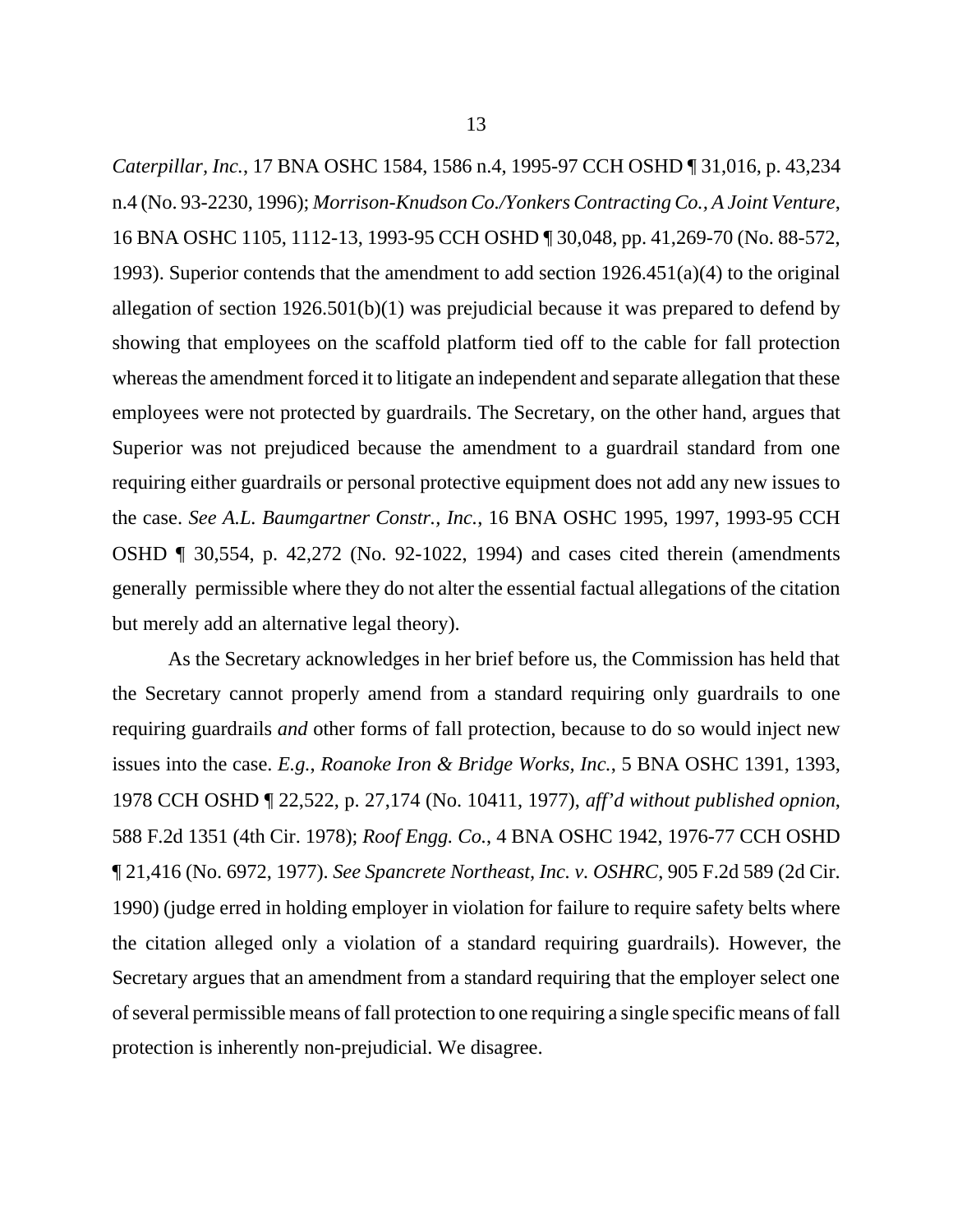The proposition the Secretary advances assumes that the employer *is not using any means of fall protection*. In such a situation, a citation alleging a violation of a standard which requires that the employer use one of several alternative means of fall protection would put the employer on notice that it must be prepared to litigate issues relating to all the permissible means of fall protection. It logically follows that the employer would not be prejudiced by an amendment to a more restrictive standard which permits only one of those means of protection. But where, as here, the employer has instituted one of the means of fall protection permitted under the standard originally cited and is prepared to defend on that basis, that same amendment *would* interject new issues because it would require the employer to litigate a means of fall protection different from the one it had been using and on which its case was predicated. As the Commission stated in *Morrison-Knudson Co./Yonkers Contracting Co.*, 16 BNA OSHC at 1113, 1993-95 CCH OSHD at p. 41,270 "to determine whether a party has suffered prejudice, it is proper to look at whether . . . it could have offered any additional evidence if the case were retried" (quoting *Con-Agra Flour Milling Co.*, 15 BNA OSHC 1817, 1822, 1991-93 CCH OSHD ¶ 29,808, p. 40,592 (No. 88- 2572, 1992)).

When Superior raised its objections at the hearing, it objected to the amendment *solely* on the grounds that it was not prepared to try the issue of whether the platform in the elevator shaft was subject to the scaffold standards, which at the time in question defined a scaffold as "any temporary elevated platform and its supporting structure used for supporting workmen or materials, or both." Section 1926.452(b)(27). Superior did not specifically object on the basis of the differences in the substantive fall protection requirements of the two standards. At the time in question, however, the only means of fall protection permitted by the scaffold standard was guardrails, which as noted differs from the means of fall protection permitted under section 1926.501 as set forth in the Secretary's citation. Nonetheless, while this change in the substance of the allegation against Superior would be prejudicial under Fed. R. Civ. P. 15, the judge offered Superior a continuance to cure any prejudice. We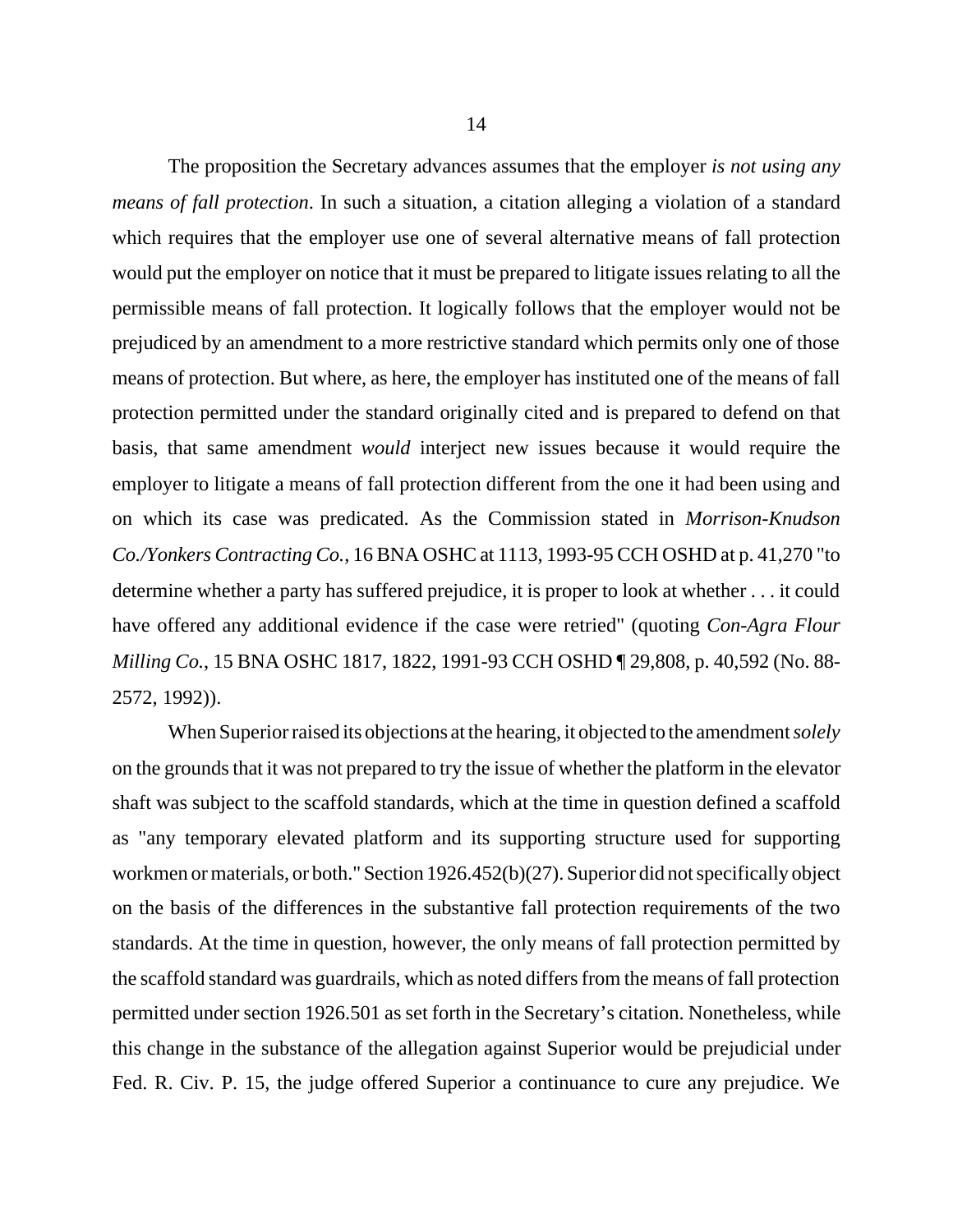therefore conclude that the judge did not err in granting the Secretary's motion to amend after Superior declined the opportunity for a continuance.

### **Appropriate Fall Protection in the Circumstances Presented Here**

While we find no *procedural* reason to deny an amendment of the charge to allege that the platform was a scaffold requiring guardrails, the Secretary's motion to amend does create an inconsistency with item 3 of the serious citation, in which the parties have litigated issues concerning the use of personal fall arrest equipment. If it is the Secretary's position—as item 3 of the serious citation indicates—that the employees on the scaffold platform would have adequate fall protection if the PFAS had been rigged, secured, and tested in the manner required by section 1926.502(d), then to require the installation of guardrails as an additional means of fall protection would be contrary to the terms of section 1926.501(b)(1), which clearly provides that guardrails and a PFAS are alternative and equivalent means of fall protection. As a general proposition, an employer cannot be required to implement multiple methods of protecting employees from a single hazard if those means are duplicative, and the additional abatement measures would not further enhance employee safety. *See H.S. Holtze Construction Co. v. Marshall*, 627 F.2d 149 (8th Cir. 1980). Conversely, if the Secretary is of the view—as the amended allegation of repeated violation suggests—that guardrails are required because the scaffold standards are more specifically applicable to the platform from which Superior's employees were working than the general fall protection requirements set forth in Subpart M, then the means of protection set forth in the specific scaffold standard take precedence over the requirements of the general standard, and Superior cannot be cited for a violation of the general standard. *McNally Constr. & Tunneling Co.*, 16 BNA OSHC 1879, 1993-95 CCH OSHD ¶ 30,506 (No. 90-2337, 1994), *aff'd per curiam*, 71 F.3d 208 (6th Cir. 1995); *Yazoo Mfg. Co.*, 12 BNA OSHC 1112, 1118, 1984-85 CCH OSHD ¶ 27,141, p. 35,018 (No. 81-2141, 1984).<sup>12</sup>

 $12$ We also note that on August 30, 1996, subsequent to the accident and inspection at issue (continued...)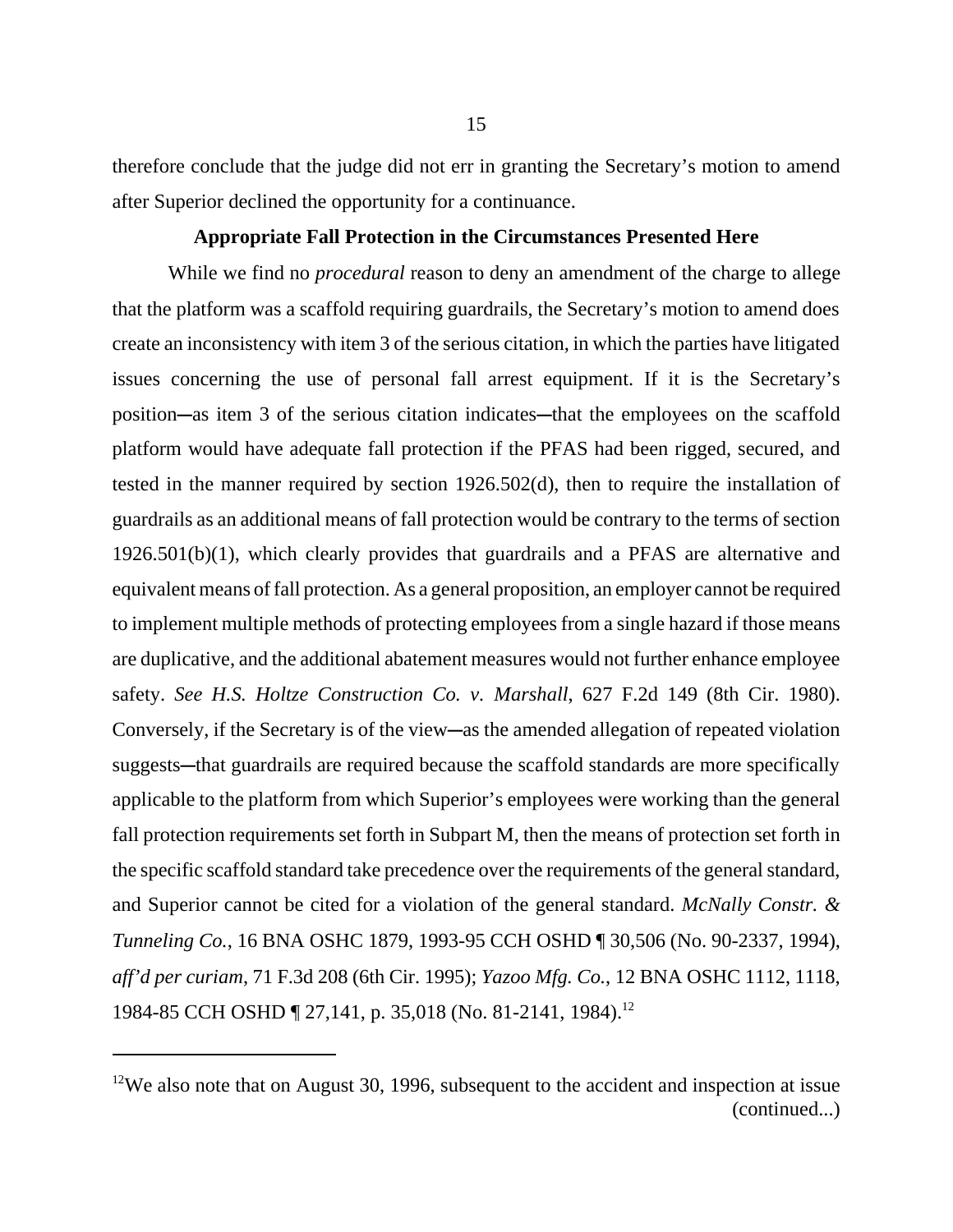Accordingly, we remand for reconsideration that portion of the judge's decision finding that Superior committed a repeated violation by failing to comply with section  $1926.451(a)(4)$ . We instruct the judge to determine, based on further argument of the parties if necessary, which standard is applicable in the circumstances here—the general fall protection standards which would permit use of a PFAS, or the then-existing standards for scaffolds, which require guardrails. In view of this disposition, we do not at this time address the issue of whether there exists a violation that is substantially similar to the prior violation of section 1926.451. If the judge determines that a PFAS satisfies Superior's obligation to

The proposed revisions are intended to correct problems related to the existing standards. More specifically, the existing standards regulate, in detail, the specific methods to be used to reduce employee exposure to the hazards of slipping or falling while working on scaffolds. The proposed revisions would continue to address employee exposure, but would do so using performance criteria, where possible, rather than specifications standards. This approach is another step in OSHA's plan to review its safety standards and to revise them as necessary to provide safer working conditions without imposing unnecessarily burdensome requirements.

51 Fed. Reg. 42,680 (1986). To this end, the Secretary proposed to eliminate the general scaffold protection provision requiring guardrails, section  $1926.451(a)(4)$ , the paragraph to which she seeks to amend in this case, in favor of a requirement allowing the employer a choice between a guardrail and a PFAS. As the Secretary stated, "[w]hereas the existing rules are specific requirements to have guardrails only or safety belts only, the proposal would require that all employees on platforms more than 10 feet above lower levels be protected by a choice of . . . guardrails or body belt/harness systems, with certain exceptions discussed below." *Id*. In adopting the final rule amending Subpart L, the Secretary reiterated her intention "to allow employers as much flexibility in compliance as is consistent with employee protection." 61 Fed. Reg. at 46,026.

 $12$ (...continued)

here, the Secretary promulgated a final rule revising the scaffold standard to which she seeks to amend here. 61 Fed. Reg. 46,026 (1996). This revision is based on rulemaking which the Secretary conducted simultaneously with her revision of the general fall protection standards in Subpart M. In the preamble to her proposed revisions of the scaffold standards, the Secretary expressed her general objective to harmonize the fall protection requirements among the various subparts: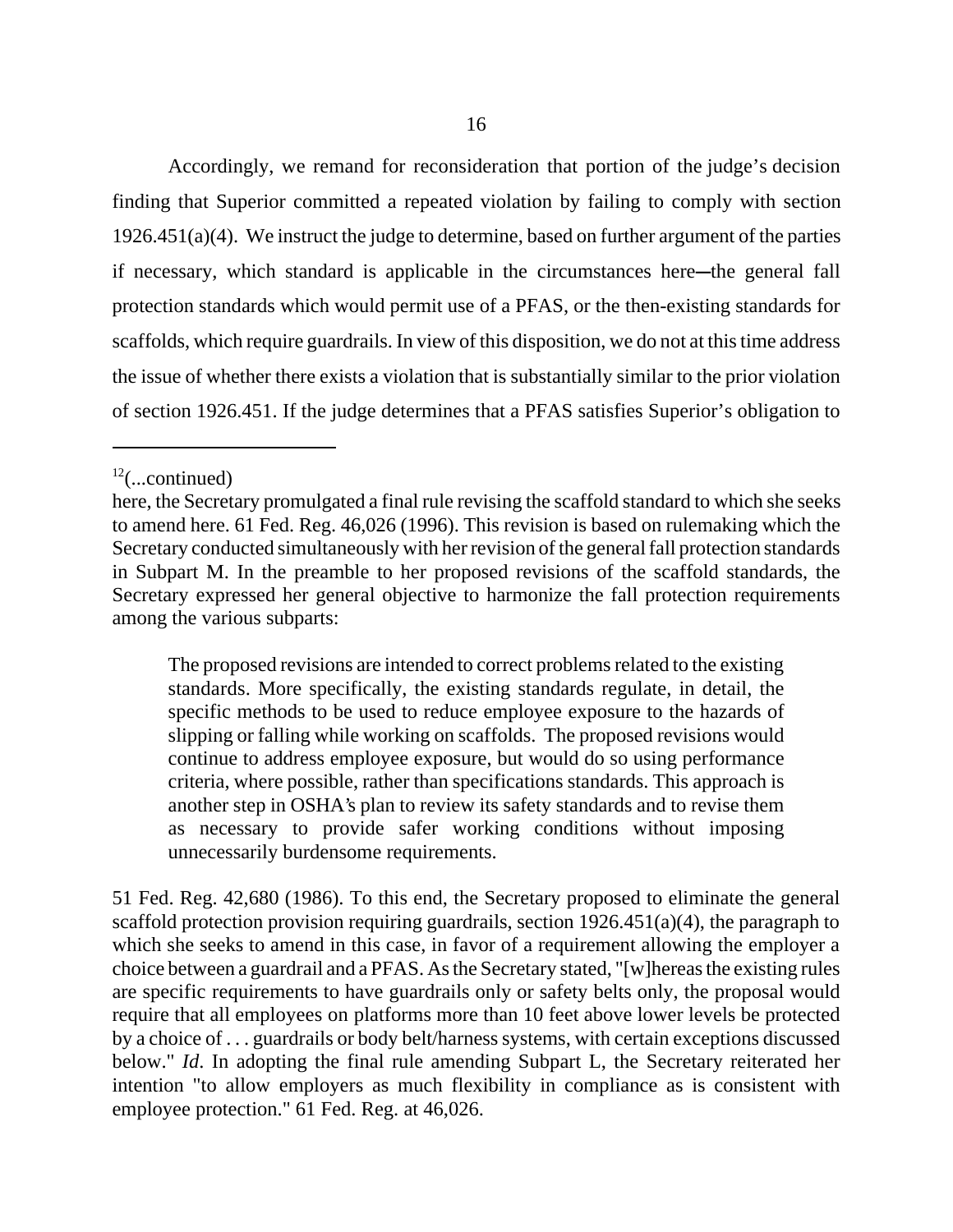provide protection against the fall hazard to which its employees were exposed, then we direct that he set aside his ruling granting the Secretary's motion to amend the citation for repeated violation and that he decide the original pre-amendment repeated allegation under section 1926.501(b)(1). In such event, the judge is also to make the necessary further factual findings with respect to the parties' allegations in item 3 of citation no. 1 regarding the adequacy of the design, installation, and testing of a PFAS. If the judge determines that Superior's employees should have been protected by guardrails, then we direct that item 3 of citation no. 1 be vacated. The judge may in his discretion conduct further evidentiary proceedings or request further briefs from the parties if he concludes that such proceedings would be helpful on any of the matters covered by this order.

# **CONCLUSION**

In conclusion, we affirm Judge Welsch's holding that the standards prescribed in Subpart M were not stayed as to the work operations in which Superior's employees were engaged. We conclude that the judge properly affirmed item 2 of citation no. 1 alleging serious violations. We remand for reconsideration citation no. 1, item 3 and repeated citation no. 2.

 $\sqrt{s/}$ 

Thomasina V. Rogers Chairman

 $\sqrt{s/2}$ 

Gary L. Visscher Commissioner

 $\sqrt{s/}$ 

Stuart E. Weisberg Commissioner

Dated: April 5, 2000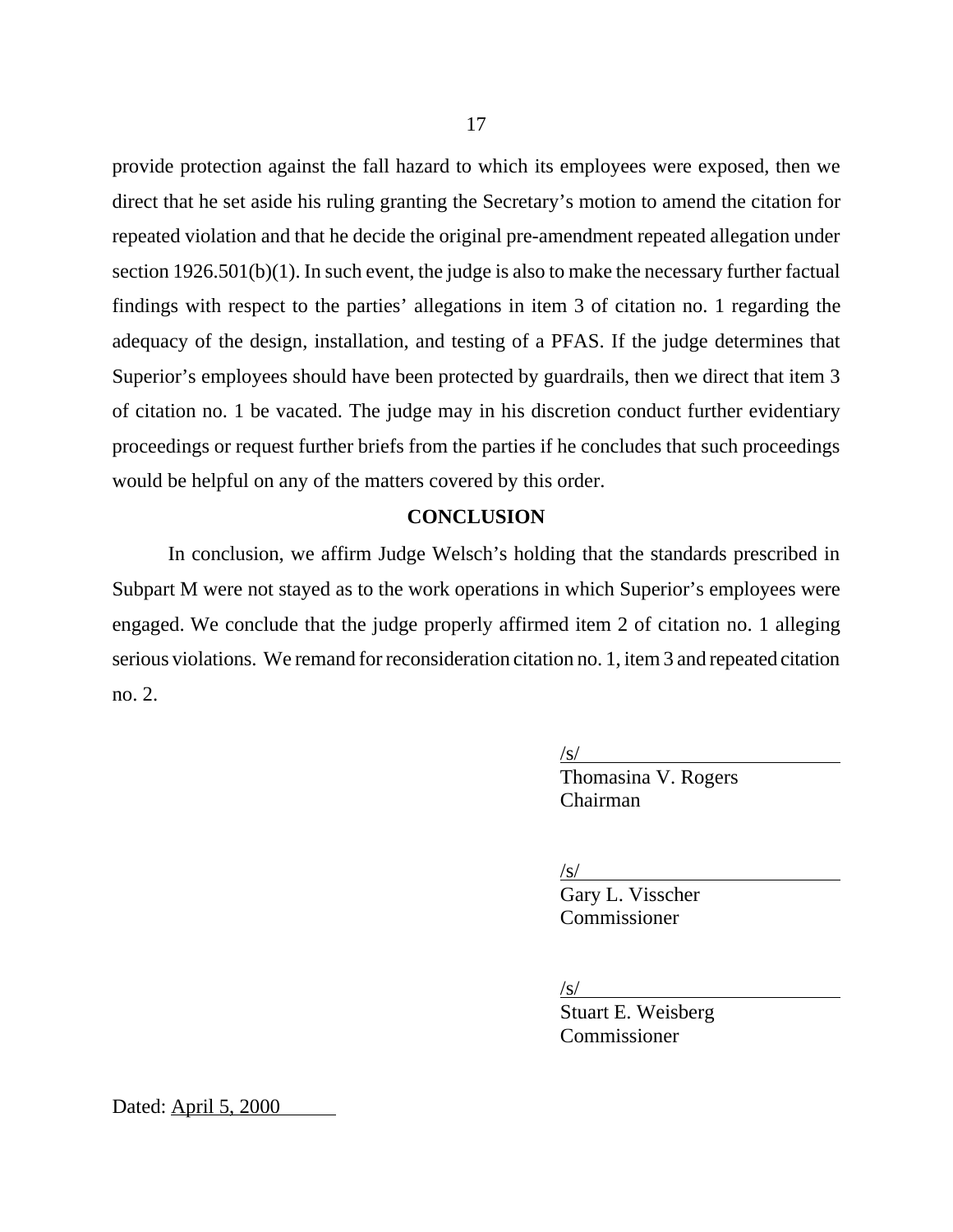Secretary of Labor, Complainant,

v. OSHRC Docket No. **96-0126** 

Superior Rigging & Erecting Co., Respondent.

Appearances:

Kathleen G. Henderson, Esquire David E. Jones, Esquire Office of the Solicitor Atlanta, Georgia For Complainant

U. S. Department of Labor Ogletree, Deakins, Nash, Smoak & Stewart Birmingham, Alabama For Respondent

Before: Administrative Law Judge Ken S. Welsch

 

 

#### **DECISION AND ORDER**

 $\overline{1}$ 

 $\overline{1}$ 

Superior Rigging and Erecting Co. contests two citations issued by the Secretary on December 14, 1995. The Secretary issued the citations as a result of Occupational Safety and Health Administration (OSHA) compliance officer David Gilreath's investigation of an employee fatality at a construction site where Superior was working on June 15, 1995.

Citation No. 1 alleges serious violations of the following construction standards of the Occupational Safety and Health Act of 1970 (Act):

Item 1: 29 C.F.R. § 1926.20(b)(2), which requires frequent and regular inspections of the job site by competent persons.

Item 2: 29 C.F.R. § 1926.502(d)(11), which requires lifelines to be protected from cuts and abrasions.

Item 3: 29 C.F.R. § 1926.502(d)(23), which requires that personal fall arrest systems not be attached to guardrails.

Item 4a: 29 C.F.R. § 1926.503(a)(2)(i), which requires employees to be trained in the nature of fall hazards in the work area.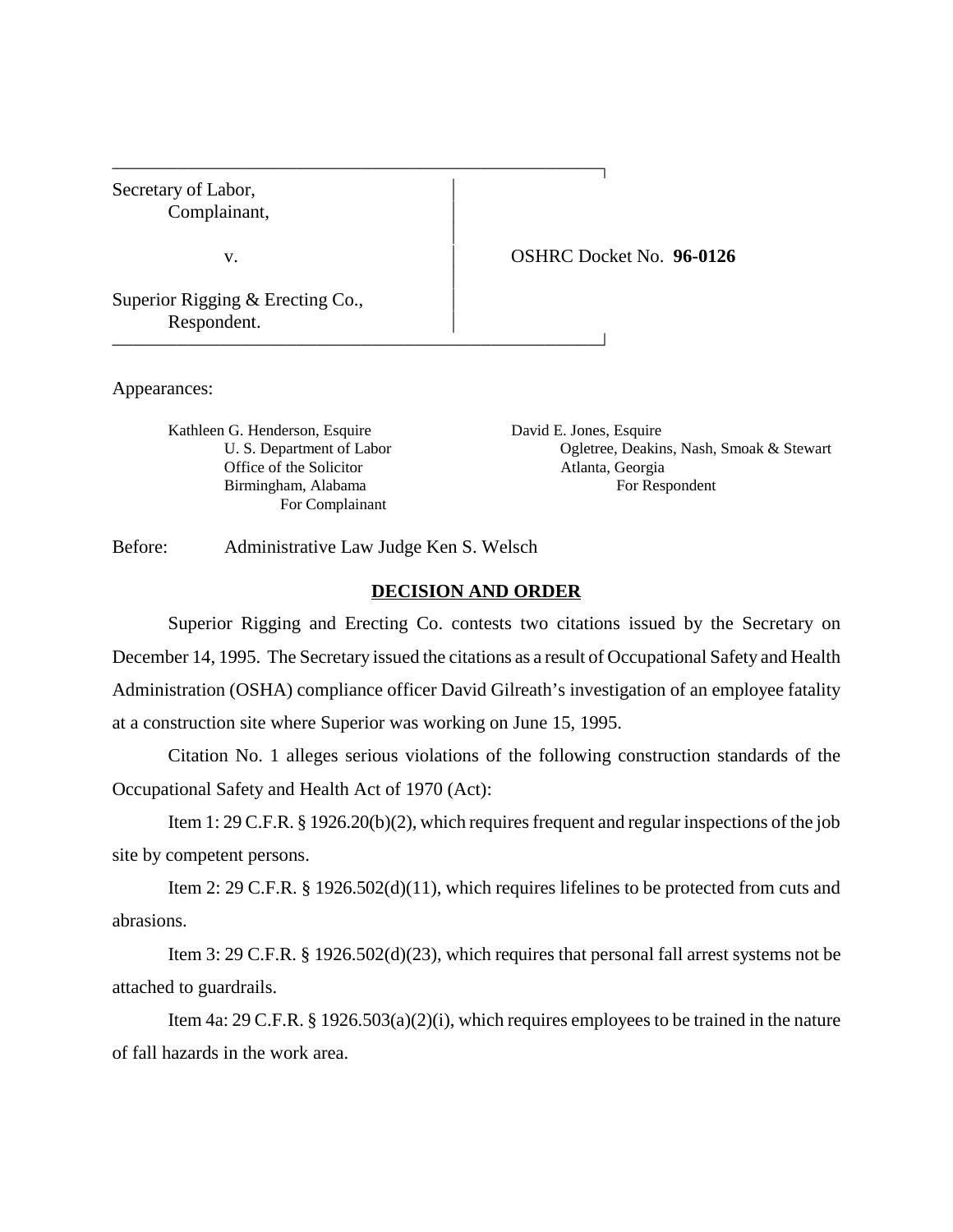Item 4b: 29 C.F.R. § 1926.503(a)(2)(ii), which requires employees to be trained in the maintenance of the fall protection system to be used.

Item 4c: 29 C.F.R. § 1926.503(a)(2)(iii), which requires employees to be trained in the use and operation of personal fall arrest systems and guardrail systems.

Item 4d: 29 C.F.R. § 1926.503(a)(2)(viii), which requires employees to be trained in the standards contained in subpart M of the construction standards.

Item 5: 29 C.F.R. § 1926.1060(a), which requires employees to be trained in the hazards associated with the use of ladders in elevator shafts.

Citation No. 2, item 1, alleges a repeat violation of 29 C.F.R. § 1926.501(b)(1) (amended at the hearing from " $\S$  1926.502(b)(1)," as it appeared in the citation (Tr. 272)), which requires employees on a working/walking surface with an unprotected side more than 6 feet above the lower level to be provided with some form of fall protection. During the hearing, the Secretary moved to allege in the alternative a violation of § 1926.451(a)(4), which requires guardrails to be installed on all open sides of platforms more than 10 feet above the ground or floor. The Secretary's motion was granted (Tr. 273).

#### Background

In early 1995, Superior began work as a subcontractor at the RSA Tower, a 24-story building under construction at 201 Monroe Street in Montgomery, Alabama (Tr. 372, 581-582). Superior was originally hired as a subcontractor by Industrial Manufacturing Incorporated to perform steel erection work on the upper floors of the RSA Tower. The general contractor Huber, Hunt & Nichols (HHN) subsequently hired Superior to install approximately 180 sill angles in the passenger and freight elevator shafts under construction (Tr. 138-139, 331). Sill angles span the opening of an elevator door and provide continuity between the elevator floor and the story floor (Exh. C-18, Tr. 83, 553-554).

Superior began installing the sill angles in April 1995 (Tr. 553). On June 15, 1995, Superior employee Lendon Whitlow fell 15 stories to his death in the east passenger elevator shaft (Tr. 697). Whitlow fell as he assisted Freddie Payne, another Superior employee, in moving some boards from the sixteenth to the fifteenth floor (Tr. 1184-1188).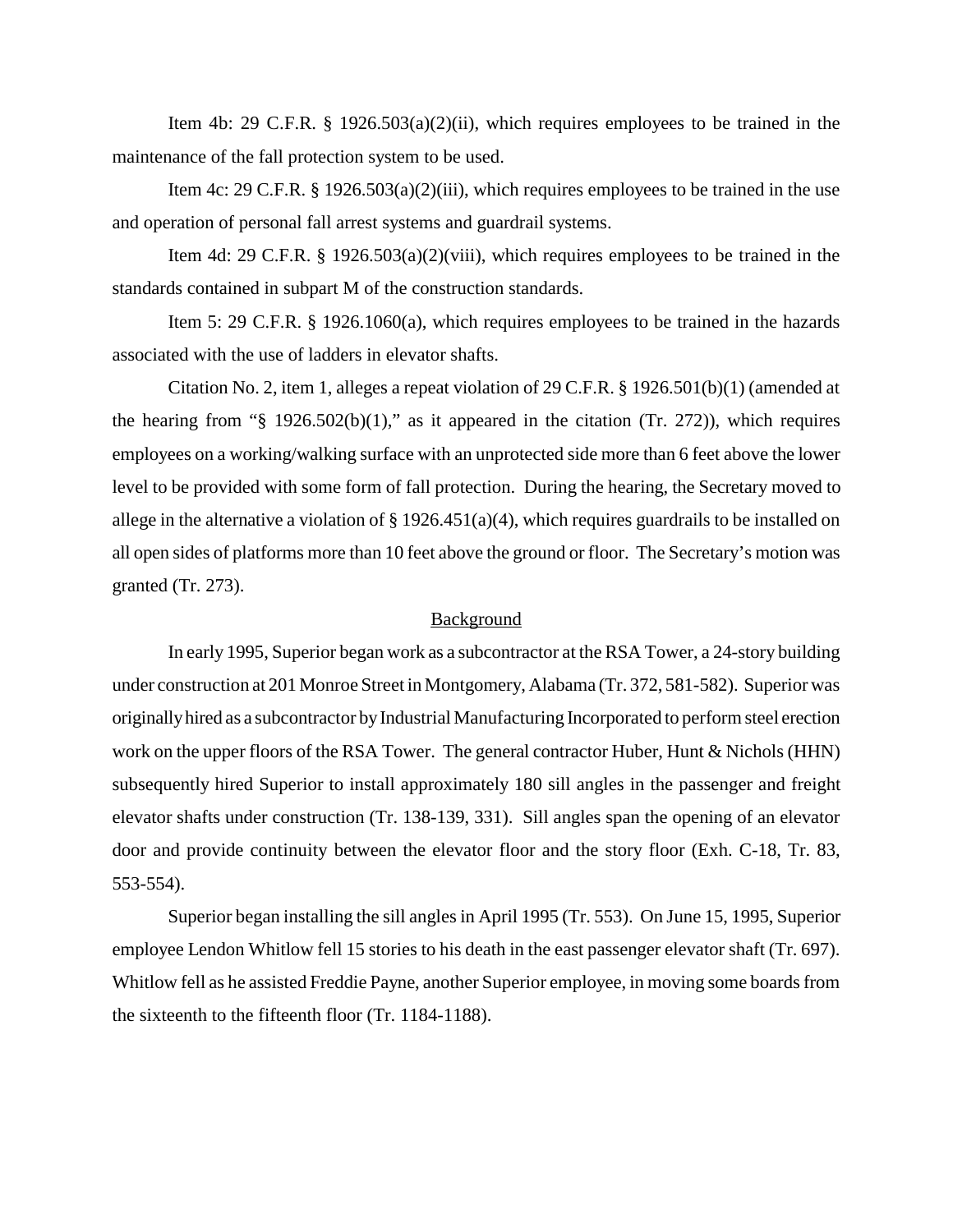### Citation No. 1

### Item 1: Alleged Serious Violation of § 1926.20(b)(2)

The Secretary alleges that Superior committed a serious violation of § 1926.20(b)(2), which requires that employers initiate and maintain programs that:

> shall provide for frequent and regular inspections of the job sites, materials, and equipment to be made by competent persons designated by the employers.

The citation alleges that Superior's employees "were exposed to fall hazards, in that the employer did not do regular inspections of the job site to insure fall protection was adequate to protect employees, that fall protection was installed correctly and that the fall protection was inspected before each use." The Secretary contends that no one, competent person or not, conducted inspections of fall protection at the site. Superior argues that Herschel Lynch, Superior's general foreman and superintendent on the RSA Tower project, and Lendon Whitlow, a foreman, were both competent persons and made frequent and regular inspections of the fall protection at the site.

The Secretary has the burden of proving this violation.

In order to establish a violation of an occupational safety or health standard, the Secretary has the burden of proving: (a) the applicability of the cited standard, (b) the employer's noncompliance with the standard's terms, (c) employee access to the violative conditions, and (d) the employer's actual or constructive knowledge of the violation (*i.e.,* the employer either knew or, with the exercise of reasonable diligence could have known, of the violative conditions).

*Atlantic Battery Co.,* 16 BNA OSHC 2131 (No. 90-1747, 1994).

Superior does not dispute the application of  $\S$  1926.20(b)(2) to the cited conditions. If Superior violated the terms of the standards by failing to inspect its fall protection, its employees had access to the violative conditions and Superior knew of the existence of the violative conditions. The only issue is whether Superior conducted the safety inspections.

Section 1926.32(f) defines a competent person as:

one who is capable of identifying existing and predictable hazards in the surroundings or working conditions which are unsanitary, hazardous, or dangerous to employees, and who has authorization to take prompt corrective measures to eliminate them.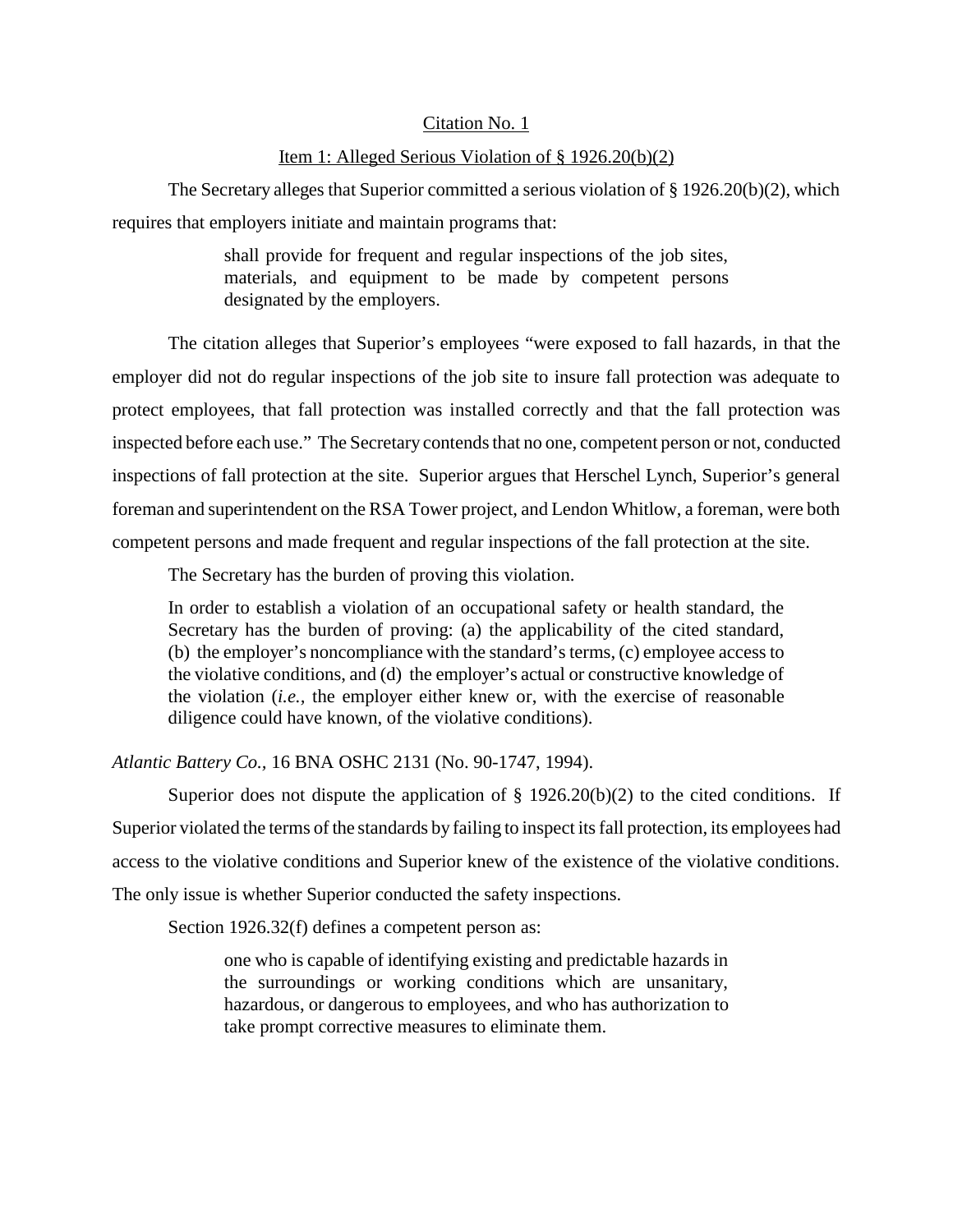Superior established that both Lynch and Whitlow were competent persons within the meaning of the standard. Both Lynch and Whitlow were capable of identifying existing and predictable hazard in their working conditions which were hazardous or dangerous to employees.

Pamela D. Painter is a senior safety consultant with the Argonaut Insurance Company (Tr. 468). Before attaining that position, she had worked for J. A. Jones Construction Company for 13 years, first as a field safety inspector and then as the southeastern safety coordinator (Tr. 469). Painter has worked with Lynch on a number of projects since the mid 1980s (Tr. 469, 479). Her contact with Lynch led her to conclude that Lynch "is very experienced and very capable of" identifying unsafe work practices (Tr. 480-481). Painter described one of the projects that she and Lynch worked on, the Atlanta Apparel Mart, as "an enormously challenging project that we were very successful with" (Tr. 482-483). Painter observed that Lynch had the authority to take corrective action regarding unsafe conditions (Tr. 483, 486-487). Superior sent Lynch to a seminar on OSHA's fall protection standards (subpart M) and paid for the training (Tr. 543). Benny Tumbleston, president of Superior, testified that Lynch had the authority to correct unsafe conditions that he identified at the site (Tr. 72-73).

Painter also worked with Lendon Whitlow on the Atlanta Apparel Mart project, and she testified that Whitlow was capable of identifying unsafe conditions: "[I]n the area of steel erection, Lendon was particularly cautious about fall protection and was very good at ensuring that his employees utilized fall protection" (Tr. 489). Gregory Fussell, Superior's vice-president and safety director, testified that Whitlow had the authority to rectify any unsafe conditions that he observed while he worked as a foreman for Superior (Tr. 1529).

Superior also established that Lynch made frequent and regular inspections at the RSA Tower job site. Lynch testified that he made visual inspections when Superior employees were performing sill angle installation work in the elevator shafts (Tr. 690). Whitlow, who did most of the hands-on supervising of the installation of the sill angles, died at the work site. The record does not establish whether he conducted frequent or regular inspectors of the work site.

The Secretary attempts to establish that Superior violated  $\S$  1926.20(b)(2) primarily by pointing out other alleged violations. The Secretary's position is that, had Superior's competent persons conducted frequent and regular inspections, the other alleged violations would not have existed.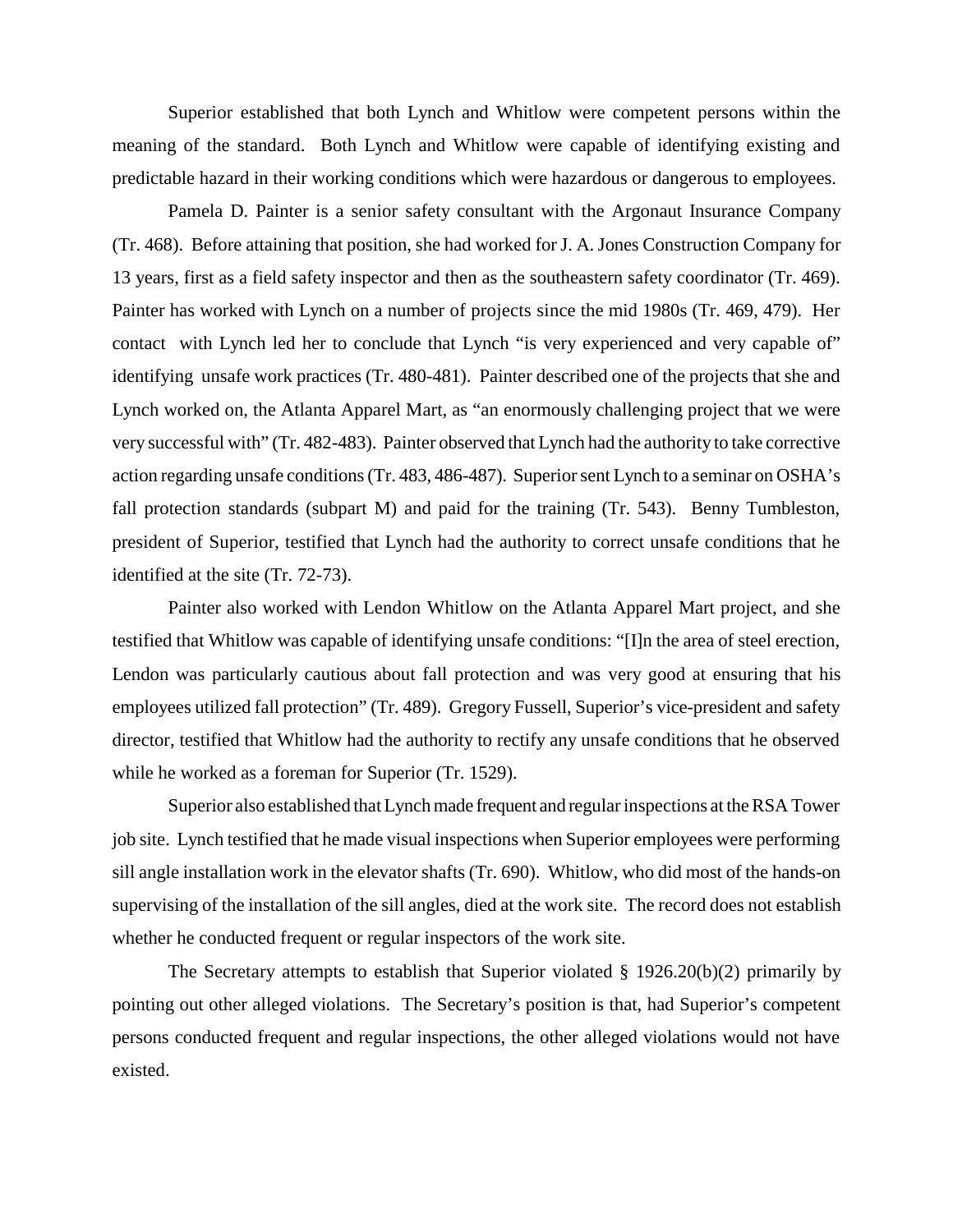Such an argument is insufficient to sustain a violation of  $\S 1926.20(b)(2)$ . Some positive evidence is required to show that no inspections were made. The mere existence of safety violations does not establish a § 1926.20(b)(2) violation. The compliance officer, David Gilreath, was asked at the hearing, "[D]id you find one shred of evidence that anybody, any management person from the respondent, even conducted one inspection while the employees were working inside the elevator shaft?" Gilreath responded, "No, I did not" (Tr. 1310). This exchange does not tell us how assiduously Gilreath looked for evidence that inspections were conducted. Gilreath did not testify as to whether he asked anyone he interviewed about the frequency and regularity of inspections.

The Secretary has failed to establish that Superior violated  $\S$  1926.20(b)(2). Item 1 is vacated.

### Item 2: Alleged Serious Violation of § 1926.502(d)(11)

The Secretary alleges a serious violation of  $\S 1926.502(d)(11)$ , which provides:

Lifelines shall be protected against being cut or abraded.

Superior contends that  $\S 1926.502(d)(11)$  (as well as the subpart M standards cited in items 3, 4a, 4b, 4c, 4d and item 1 of Citation No. 2) is inapplicable to the cited conditions. On January 26, 1995, the Secretary stayed the application of subpart M to steel erection activities from February 6, 1995, through August 6, 1995 (Exh. R-2), Federal Register, Vol. 60, p. 5132). On August 2, 1995, the Secretary announced that he was extending the stay (Exh. R-3, Federal Register Vol. 60, p. 39254).

Superior began installing sill angles in April 1995 (Tr. 553). Superior contends that its installation of sill angles constitutes steel erection, thus the subpart M standards did not apply to it at the time of the accident.

The August 6, 1995, Federal Register announcement states that, until subpart M is revised, OSHA's "enforcement policy on fall protection during steel erection is the policy outlined in Deputy Assistant Secretary Stanley's July 10, 1995, memorandum to the Office of Field Programs, 'Fall Protection in Steel Erection'" (Exh. R-3). That memorandum provides that the term "steel erection activities" means (Exh. R-3):

> the movement and erection of skeleton steel members (structural steel) in or on buildings or non-building structures. It includes the initial connecting of steel, employees moving point-to-point, installing metal floor or decking, welding, bolting and similar activities.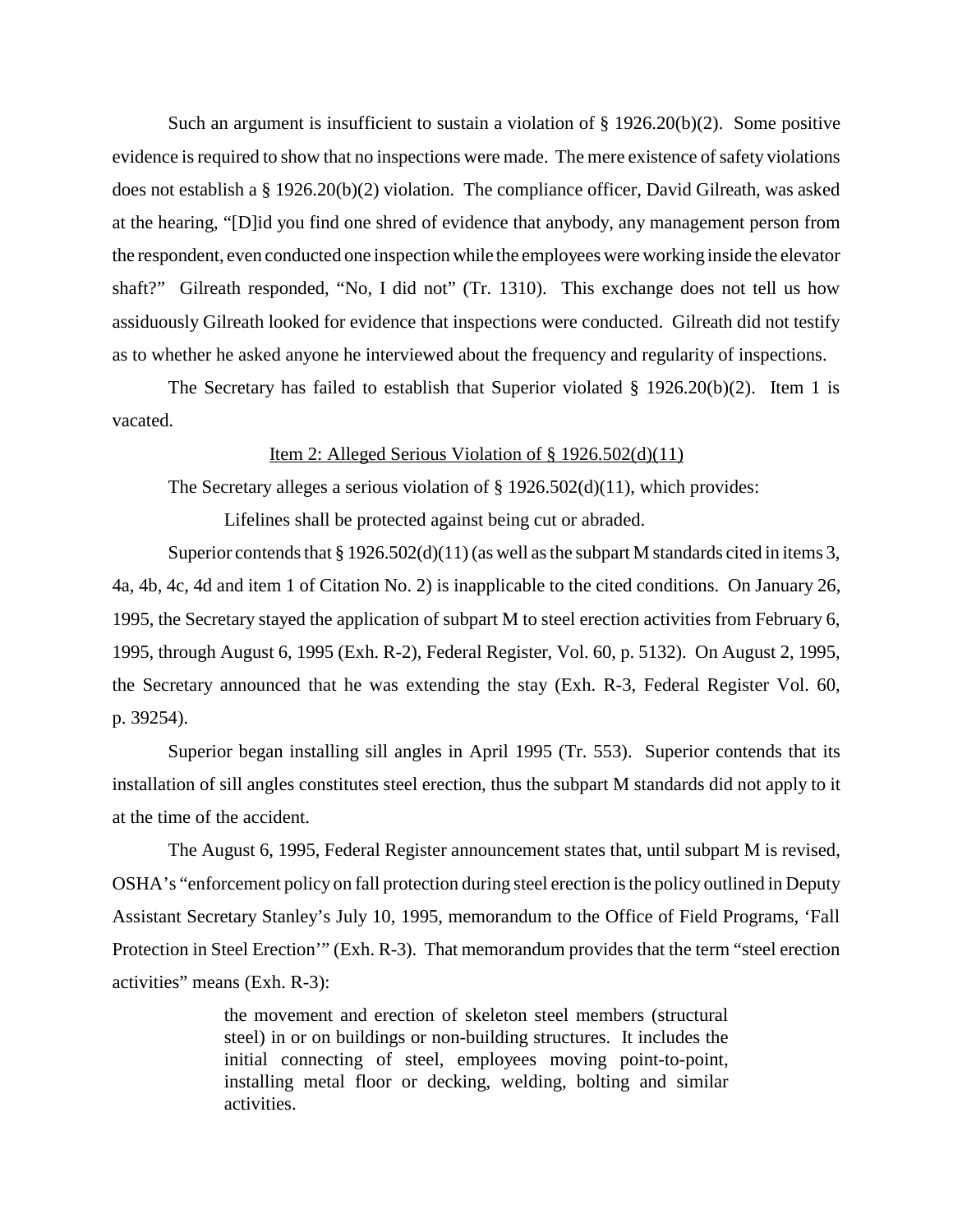. . . [s]teel erection does not include the erection of steel members such as lintels, stairs, railings, curtain walls, windows, architectural metal work, column covers, catwalks, and similar non-skeletal items or the placement of reinforcing rods in concrete structures.

The January 26, 1995, Federal Register announcement states that subpart M "will become effective for all construction activity other than steel erection on February 6, 1995" (Exh. R-2). The issue is whether the installation of sill angles is classified as a steel erection activity. The record establishes that sill angle installation is not a steel erection activity, and thus is covered by subpart M at the time of the accident.

Sill angles are lengths of steel angle installed at a right angle to steel separator beams along the inside edge of elevator shafts (Tr. 83, 553). The outside doors of the elevators -- those visible to a person standing in an elevator lobby -- rest on, and slide open and close along, door stops that are installed upon sill angles (Tr. 553). As such, sill angles are not skeleton steel members. Sill angles do not provide structural support for the building. Sill angles are more akin to the steel members, like architectural metalwork and column covers, which are not classified as steel erection. The standards contained in Subpart M apply to Superior's installation of sill angles.

The Secretary alleges that Superior employee Brian Stokes, on either June or July 21, 1995, was exposed to a fall because his lanyard was attached to a vertical lifeline that was at risk for being cut or abraded (Tr. 1238-1239). On either June or July 21, 1995, compliance officer Gilreath took a picture of a rope double-wrapped around an I-beam. There was no padding to protect the rope from cuts or abrasions (Exh. C-20; #1; Tr. 1238). Gilreath called Lynch to the floor where the rope was attached. Lynch told Gilreath that he and another Superior employee had installed the lifeline (Tr. 1240). Gilreath had previously encountered Superior welder Brian Stokes one floor below, tied off to the lifeline (Exh. C-26; Tr. 1232).

Superior argues that it did not install the lifeline, that Brian Stokes was not a Superior employee at the time the photograph was taken, and that Gilreath "staged" the photograph to make it appear that a violation existed where one did not. All of these arguments are without merit.

At the hearing, Lynch claimed that Superior did not use vertical lifelines on the RSA project. Gilreath's testimony that Lynch admitted to him that he had installed the rope depicted in Exhibit C-20 is deemed more credible. Superior contends that a visual examination of the location of the rope in relation to the elevator shaft in Exhibit C-20 compared to the location of the rope in Exhibit C-26 established that the photographs do not show the same rope. This contention is speculative and inconclusive.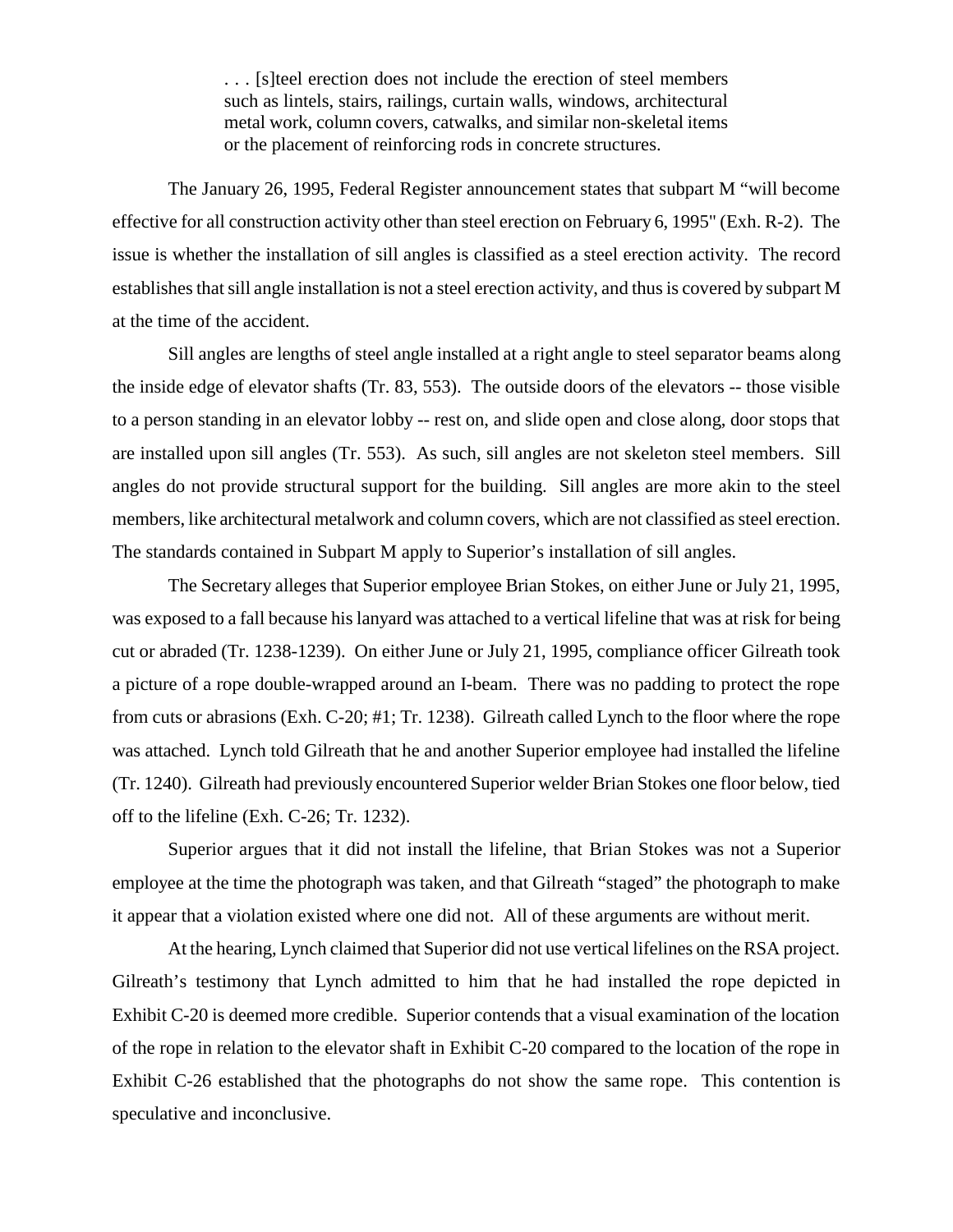Superior also contends that Stokes was not in its employ on July 21, 1995, which Superior claims is the date that Gilreath took Exhibit C-26. This ignores the following exchange from the hearing (Tr. 1239):

| Gilreath: | To the best of my recollection, it was July 21st. |
|-----------|---------------------------------------------------|
| Q.:       | Could it have been June 21st.                     |
| Gilreath: | It's a possibility it could be.                   |

Superior's time records establish that Brian Stokes was on its payroll the week of June 21, 1995 (Exh. R-29).

Finally, Superior argues that somehow Gilreath staged the photograph of Stokes. How this could have been accomplished without Stokes's knowledge is not explained. Stokes admitted that Exhibit C-26 was a photograph of him (Tr. 1119, 1122). Since he is looking directly into the camera and is aware that he is being photographed, the possibility of staging is farfetched. Stokes denied any staging.

The Secretary has established that Superior violated § 1926.502(d)(11) by failing to protect its lifeline from cuts and abrasions. The hazard created by failing to install padding is that the rope could have become abraded at the eight points where the rope made contact with the edges of the Ibeam (Tr. 1240-1241). If the rope failed, any employee tied off to it was exposed to a fall down the elevator shaft. The violation was serious.

Item 3: Alleged Serious Violation of § 1926.502(d)(23)

The Secretary alleges a serious violation of  $\S 1926.502(d)(23)$ , which provides:

Personal fall arrest systems shall not be attached to guardrail systems, nor shall they be attached to hoists except as specified in other subparts of this part.

The citation alleges, "Employees were allowed to attach personal fall arrest equipment to cable guardrails." It is undisputed that Superior's employees tied off their lanyards to the cable guardrails located at the elevator shafts when they were installing the sill angles.

Section  $1926.502(d)(23)$  contains an exception to its prohibition against tying off to guardrails: "except as specified in other subparts of this part." Section 1926.502(d)(15) sets forth the characteristics of acceptable fall arrest anchorages:

> Anchorages used for attachment of personal fall arrest equipment shall be independent of any anchorage being used to support or suspend platforms and capable of supporting at least 5,000 pounds (22.2kN) per employee attached, or shall be designed, installed, and used as follows: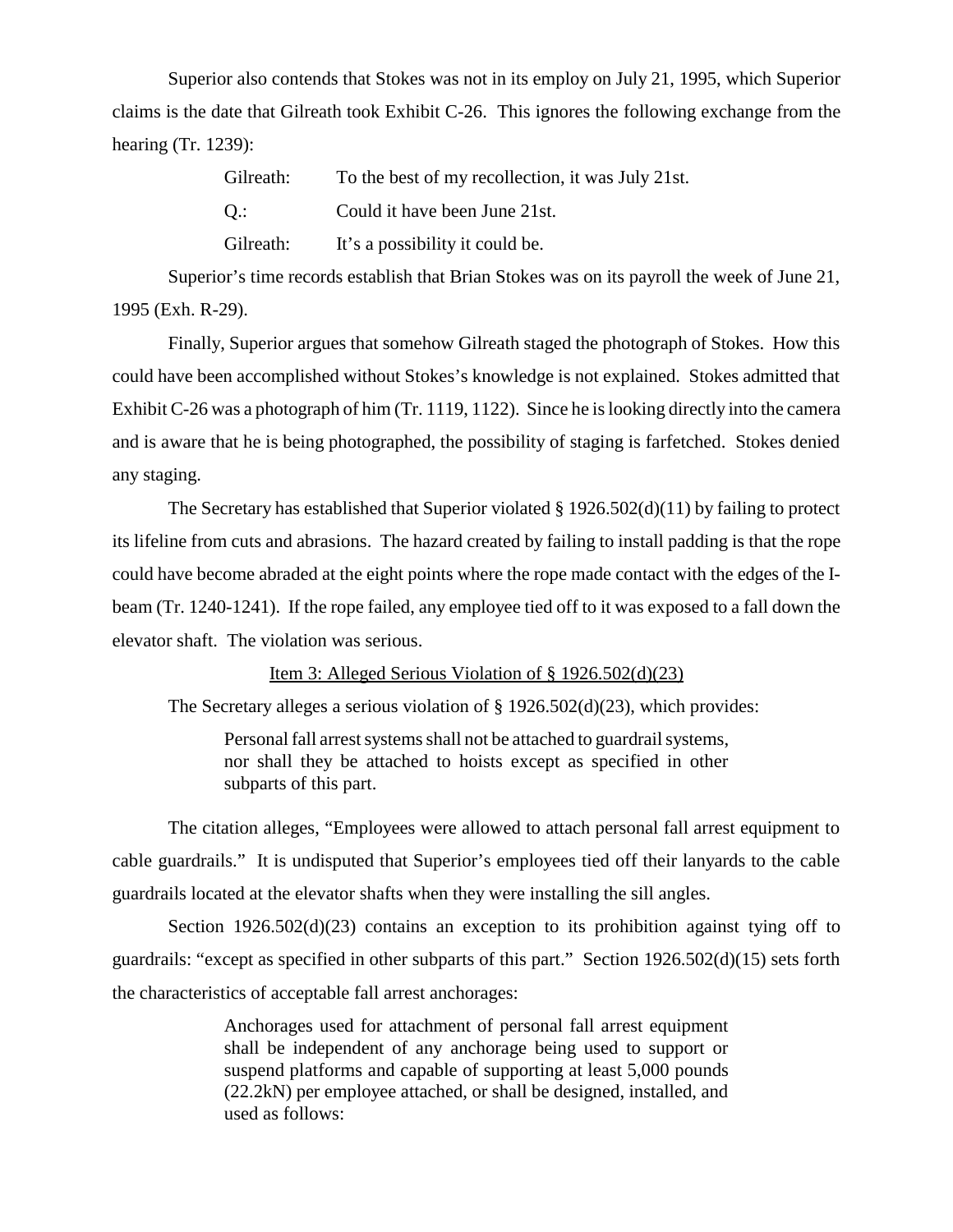(1) as part of a complete personal fall arrest system which maintains a safety factor of at least two; and (ii) under the supervision of a qualified person.

Section 1926.500(b) defines "anchorage" as "a secure point of attachment for lifelines, lanyards or deceleration devices." In the note to § 1926.502(d)(16) which lists performance criteria for fall arrest systems, the standard specifies that if a fall arrest system meets the criteria set forth at Appendix C to subpart M, and the employee using the system has a combined body and tool weight of less than 310 pounds, then the fall arrest system will be considered to be in compliance with  $§$  1926.502(d)(16). Appendix C at  $§$  II (h)(ii) recognizes:

> that there will be [at times] a need to devise an anchor point from existing structures. Examples of what might be appropriate anchor points are . . . guardrails or railings if they have been designed for use as an anchor point . . . . A qualified person shall be used to evaluate the suitable [sic] of these "make shift" anchorages with a focus on proper strength.

Superior argues that it fits within the exception specified in § 1926.502(d)(23) because the perimeter cable installed around the elevator shaft at the RSA Tower met the criteria set forth in other subparts of § 1926.502. The Secretary argues that the perimeter guardrail system was not "designed, installed, and used . . . under the supervision of a qualified person."

Lynch testified that he allowed Superior employees to tie off to the perimeter cable because he was told by representatives of HHN that it met OSHA regulations. The representatives of HHN specifically named by Lynch were Monte Thurmond, Doug Underwood, and Doc Foster. Lynch stated he did not attempt to confirm whether the guardrail met OSHA standards because, "It's not my obligation to do the test" (Tr. 611). Monte Thurmond was the construction manager for HHN (Tr. 376). John Douglas "Doug" Underwood, field superintendent for HHN, confirmed that he had told Lynch that it was safe to tie off to the cable system (Tr. 1454). Superior has the burden of proving that the guardrail met the criteria.

> A party seeking the benefit of an exception to a legal requirement has the burden of proof to show that it qualifies for that exception. *Armstrong Steel Erect., Inc.,* 17 BNA OSHC 1385, 1389, 1995 CCH OSHD ¶ 30,909, p. 43,031 (No. 92-262, 1995), *Article II Gun Shop,* 16 BNA OSHC 2035, 1994 CCH OSHC ¶ 30,563, p. 42,302 (No. 91-2146, 1994) (Consolidated).

*C. J. Hughes Construction, Inc.,* 17 BNA OSHC 1753, 1756 (No. 93-3177, 1996).

The issue is whether the perimeter cable was designed, installed and used under the supervision of a qualified person. If HHN installed the perimeter cable and did it correctly, then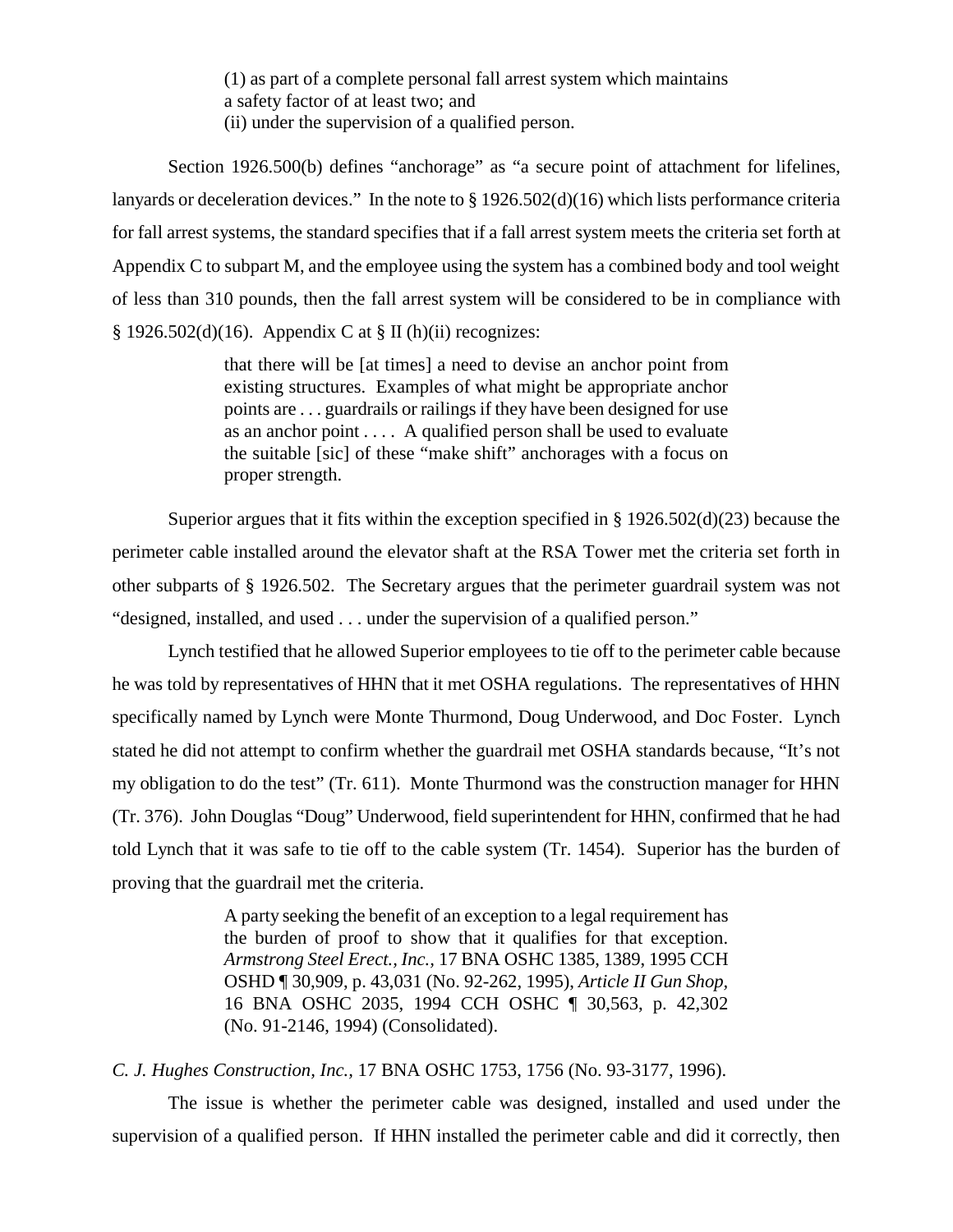there was no violation of § 1926.502(d)(23). Underwood testified that Mannus "Doc" Foster, HHN's carpenter foreman, had primary responsibility for installation of the anchors and all of the components that were part of the safety cable system (Tr. 1432).

Foster supervised the installation of the lug bolts and the eye bolts and the cable (Tr. 1477). Superior adduced no evidence that Foster was a qualified person within the meaning of § 1926.502(d)(15). Prior to working for HHN, Foster worked for Brassfield and Gorrie as a form carpenter (Tr. 1471-1472). Before that, Foster owned a tree service and he did construction work for Ray Sumlin Contractors (Tr. 1473).

Furthermore, Foster did not design the cable guardrail "as part of a complete personal fall arrest system which maintains a safety factor of at least two." Foster testified that, "The system wasn't my system. It was the project manager's system. They worked that all out ahead of time with Huber, Hunt's safety people" (Tr. 1480). Underwood purchased the various components of the cable system, but he did not oversee its design or installation (Tr. 1420). Foster stated that he believed that cable system met the strength criteria set out in the standard "[j]ust from reports from Hilti and the cable and the companies of the strengths of the components" (Tr. 1480). Although HHN conducted tests for concrete strength, no test was done prior to the June 15, 1995, accident to determine whether the cable system as installed met the criteria set out in  $\S$  1926.502(d)(15).

Superior has failed to establish that the perimeter cable guardrail system that it instructed its employees to tie off to was designed, installed, and used under the supervision of a qualified person as part of a complete personal fall arrest system which maintains a safety factor of at least two. Superior failed to carry its burden of proof that it fit within the exception contained in § 1926.502(d)(23). Since it is undisputed that Superior's employees tied off to the guardrail system, the Secretary has established a serious violation of § 1926.502(d)(23).

# Items 4a through 4d: Alleged Serious Violations of §§ 1926.503(a)(2)(i),(ii), (iii), and (viii)

The Secretary alleges that Superior committed serious violations of four sections of the § 1926.503 training standard. The cited sections provide:

> The employer shall assure that each employee has been trained, as necessary, by a competent person qualified in the following areas:

- (Item 4a) (i) The nature of fall hazards in the work area;
- (Item 4b) (ii) The correct procedures for erecting, maintaining , disassembling, and inspecting the fall protection systems to be used;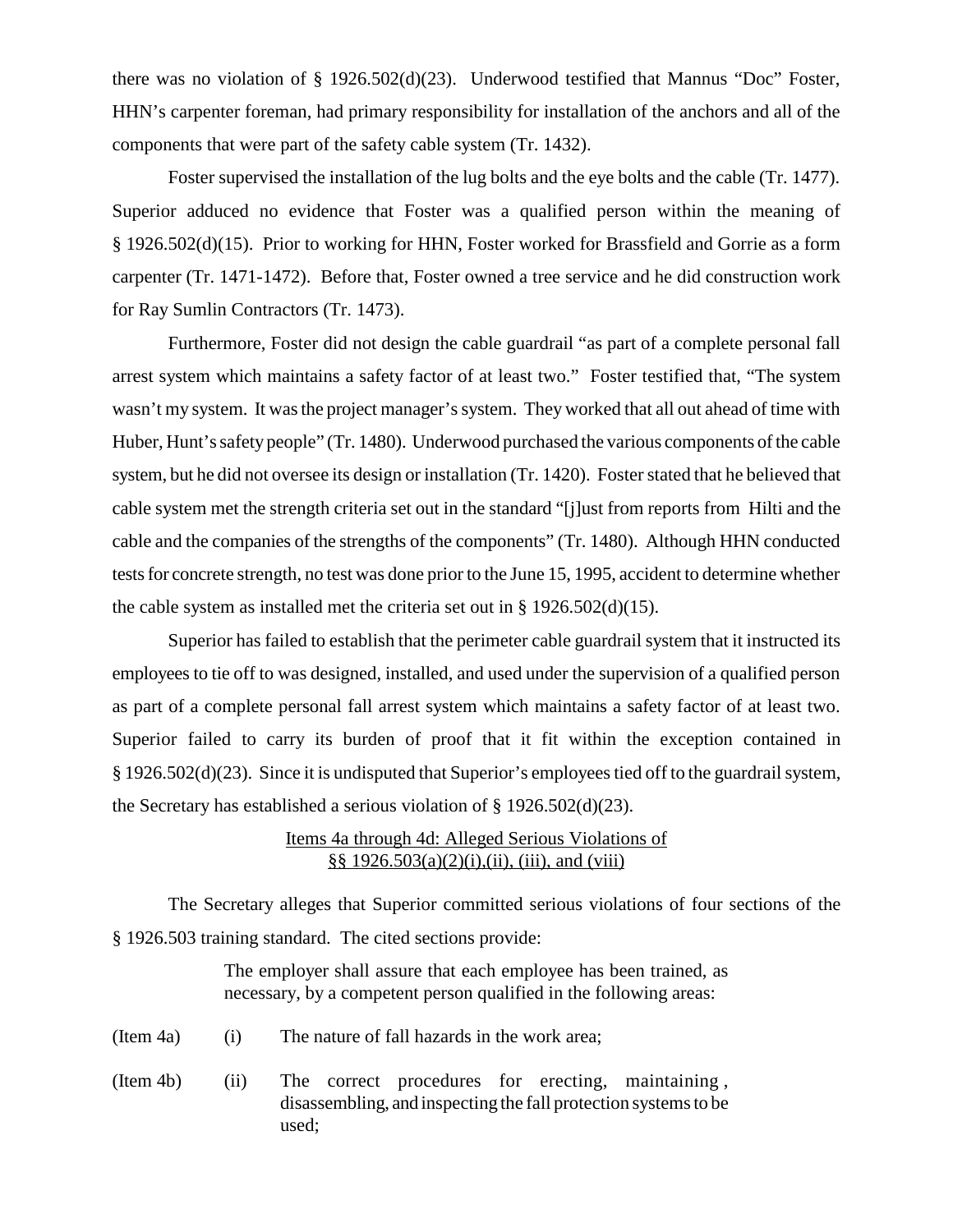- (Item 4c) (iii) The use and operation of guardrail systems, personal fall arrest systems, safety net systems, warning line systems, safety monitoring systems, controlled access zones, and other protection to be used;
- (Item 4d) (viii) The standards contained in this subpart.

. . .

The Secretary may not assume a lack of training solely because another standard has been violated. The record establishes that Superior provided general safety training to its employees.

Lynch conducted weekly mandatory toolbox safety meetings with Superior's employees at the RSA Tower (Tr. 808-809). Fall protection was discussed at every safety meeting (Exh. R-20). Employees attending the meetings signed off on a copy of the meeting's minutes (Tr. 1038-1039). Superior provided a copy of its safety handbook to each employee at the time he was hired (Exh. E-1).

### Item 4a:

The citation alleges that Superior violated  $\S 1926.503(a)(2)(i)$  because its "[e]mployees were allowed to work at elevated levels in the elevator shaft(s) without an appropriate fall protection system in place and were allowed to use cable guardrails as attachment points for lanyards."

The safety handbook contains the following instructions relating to fall protection:

7. When there is a possibility of falling, safety belts must be worn when guardrails or nets are not approved.

(Exh. R.1, p.6).

7. Use your safety belt when working in elevator locations over six feet above ground or platform.

(Exh. R-1, p. 13).

18. When working on a suspended scaffold you must at all times be wearing a safety belt attached to a lifeline which is independent of the scaffold suspension.

(Exh. R-1, p. 17).

While it is true that Superior violated § 1926.503(d)(23) by allowing its employees to tie off to the guardrail system, this does not establish that Superior failed to train its employees in the nature of fall hazards. The record establishes that Superior did provide training regarding fall hazards (Exhs. R-1, R-20). Item 4a is vacated.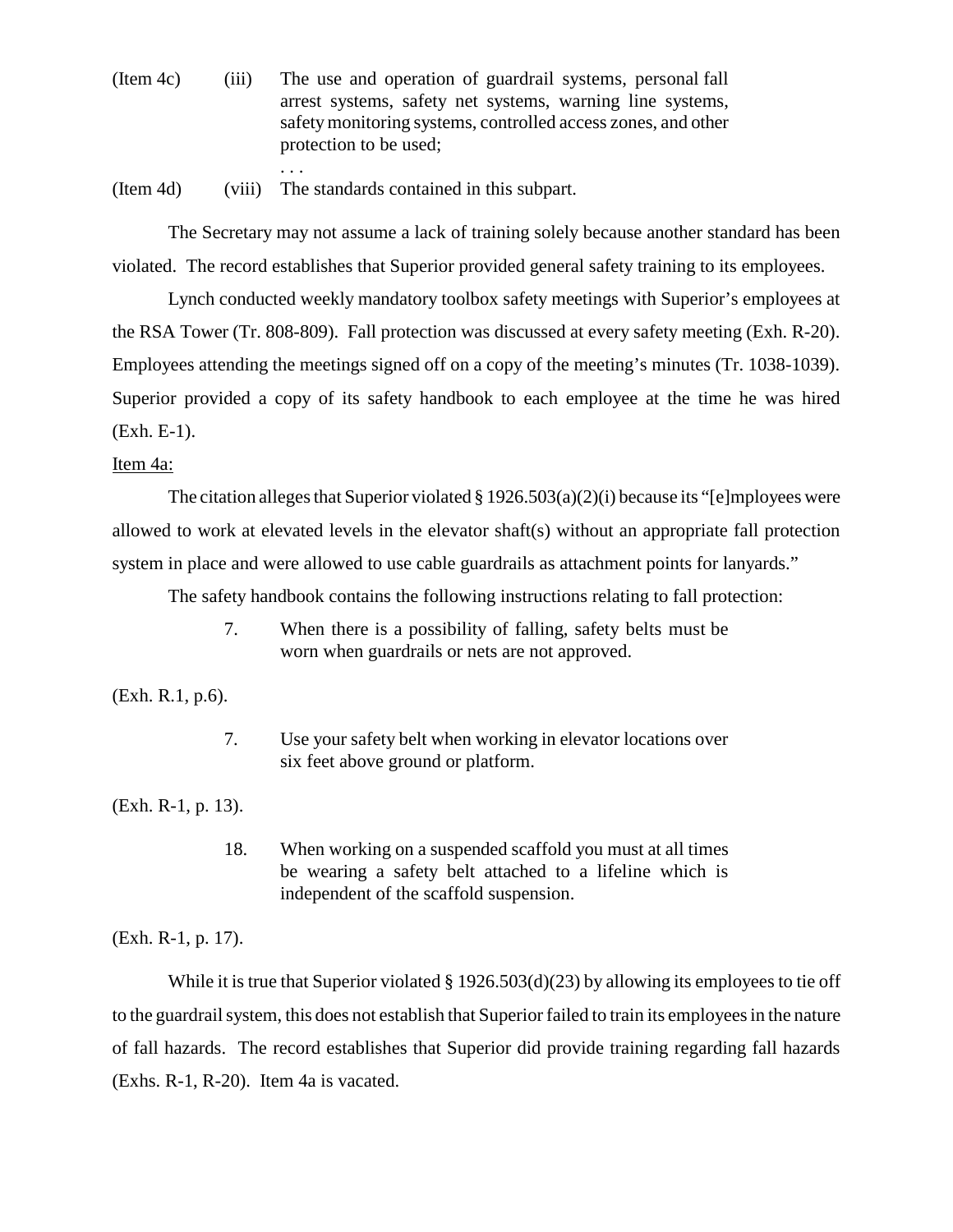## Item 4b:

The citation alleges that Superior's "[e]mployees were not trained in the procedures necessary to maintain fall protection systems."

Section 1926.503(a)(2) provides that each employee be trained "as necessary" by a competent person. Brian Stokes testified that he never received any training regarding the guardrails (Tr. 1122). However, Stokes's assignment did not entail "erecting, maintaining, disassembly , and inspecting" the cable guardrail system. He was assigned to weld sill angles (Tr. 1118). Had Stokes been assigned to erect or disassemble the guardrail system, then his training in the correct procedures for doing so would be necessary. Given Stokes's assignment, it was not necessary for him to be trained in the maintenance of the guardrail system. Item 4b is vacated.

#### Item 4c:

The citation alleges that Superior's "[e]mployees were not trained in the proper use and operation of personal fall arrest systems and guardrail systems."

Item 4c essentially rehashes the allegations made in items 4a and 4b. The record establishes that Superior did instruct its employees in the use and operation of guardrail systems and personal fall arrest systems, as necessary. Item 4c is vacated.

## Item 4d:

The citation alleges that Superior's "[e]mployees were not trained in 1926 Subpart M, 'Safety Standard for Fall Protection in the Construction Industry.'"

The record establishes that Superior trained its employees in the standards of Subpart M "as necessary" to their work. The standard does not require that the employees memorize every individual section of every standard contained in Subpart M, only that employees be trained in those standards relevant to their work. Item 4d is vacated.

#### Item 5: Alleged Serious Violation of § 1926.1060(a)

The Secretary alleges a serious violation of § 1926.1060(a), which provides:

The employer shall provide a training program for each employee using ladders and stairways, as necessary. The program shall enable each employee to recognize hazards related to ladders and stairways, and shall train each employee in the procedures to be followed to minimize these hazards.

In the citation, the Secretary charged Superior with the failure to train employees in the hazards associated with using ladders in elevator shafts.

Ladder safety was the topic of the toolbox safety meeting on Monday, June 12, 1995. Lynch conducted the meeting and it was attended by Whitlow, Freddie Payne, Stokes, and Brian Bullard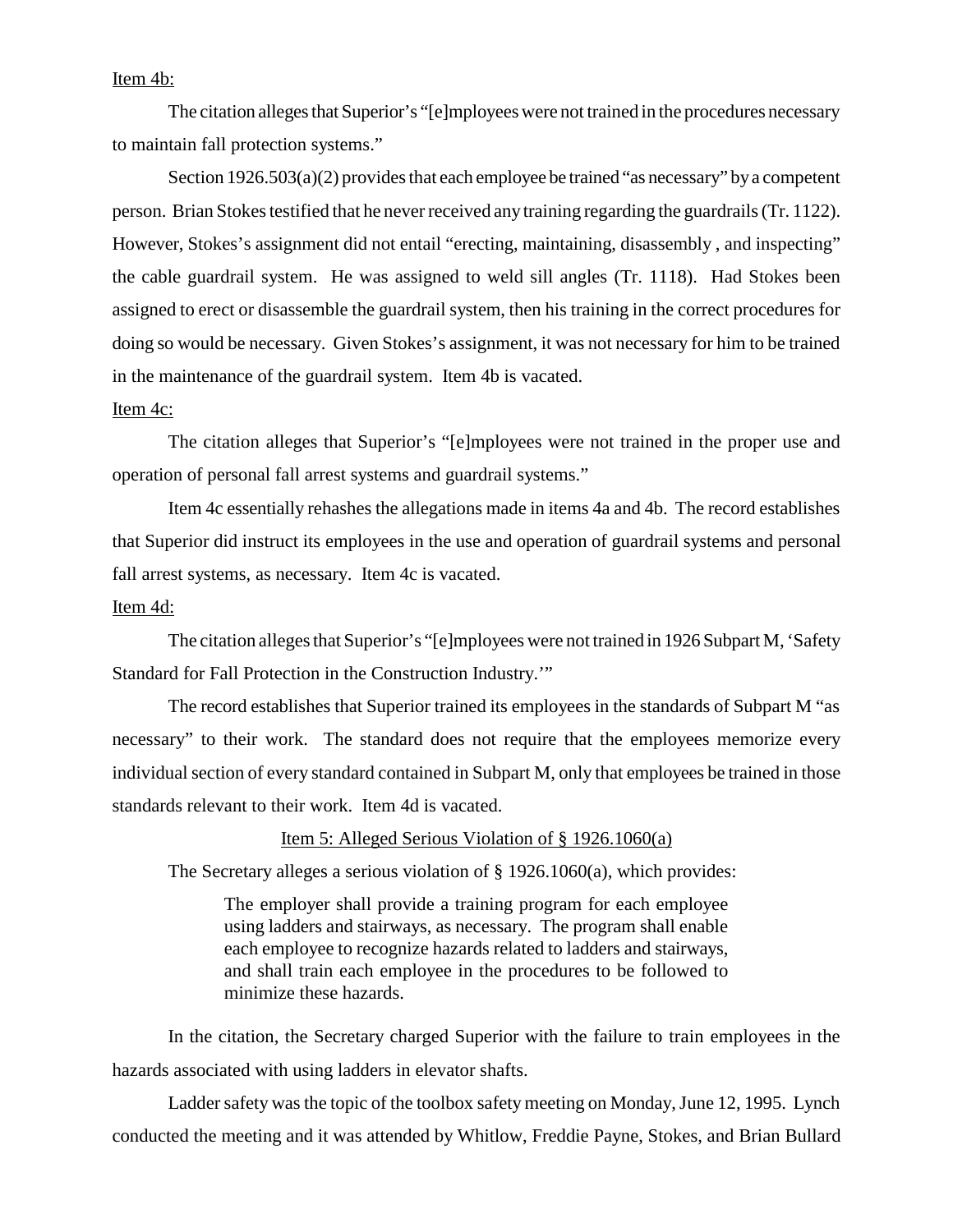(Exh. R-20). The meeting addressed the inspection of ladders and the angle at which to set up ladders, among other things.

In addition, Superior's safety handbook, which is provided to each employee, contains 18 rules relating to the safe use of ladders and scaffolding (Exh. R-1, pp. 15-17). Payne, a Superior employee assigned to install sill angles, testified that he received training from Superior in ladder safety (Tr. 1074-1076).

The Secretary has failed to establish that Superior did not train its employees in the safe use of ladders. Item 5 is vacated.

### Citation No. 2

### Item 1: Alleged Repeat Violation of § 1926.501(b)(1)

The Secretary alleges a repeat violation of § 1926.501(b)(1), which provides:

Each employee on a walking/working surface (horizontal and vertical surface) with an unprotected side or edge which is 6 feet (1.8m) or more above a lower level shall be protected from falling by the use of guardrail systems, safety net systems, or personal fall arrest systems.

In the alternative, the Secretary alleges a violation of  $\S 1926.451(a)(4)$ , which provides:

Guardrails and toeboards shall be installed on all open sides and ends of platforms more than 10 feet above the ground or floor, except needle beam scaffolds and floats (see paragraphs (p) and (w) of this section). Scaffolds 4 feet to 10 feet in heights, having a minimum horizontal dimension in either direction of less than 45 inches shall have standard guardrails installed on all open sides and ends of the platforms.

The citation alleges that "[o]n June 15, 1995, employees were exposed to fall hazards in the east elevator shaft on the 15th and 16th floors when installing sill angles."

The Secretary initially cited Superior for a repeat violation of  $\S$  1926.502(b)(1), then amended the item at the hearing to allege a violation of  $\S$  1926.501(b)(1), citing a clerical error (Tr. 272). At the same time, the Secretary moved to amend the item to allege in the alternative a violation of § 1926.451(a)(4) (Tr. 261-273). The Secretary's motion was granted over Superior's objection (Tr. 273).

In its posthearing brief, Superior moves for a reconsideration of the ruling to allow the amendment in the alternative, and urges the undersigned to deny the Secretary's motion to amend.

Superior's motion for reconsideration is denied. Superior's claims of prejudice are without merit. The undersigned left the record open to take additional witnesses at the conclusion of the hearing if Superior deemed it necessary to its case (Tr. 273). Superior did not avail itself of this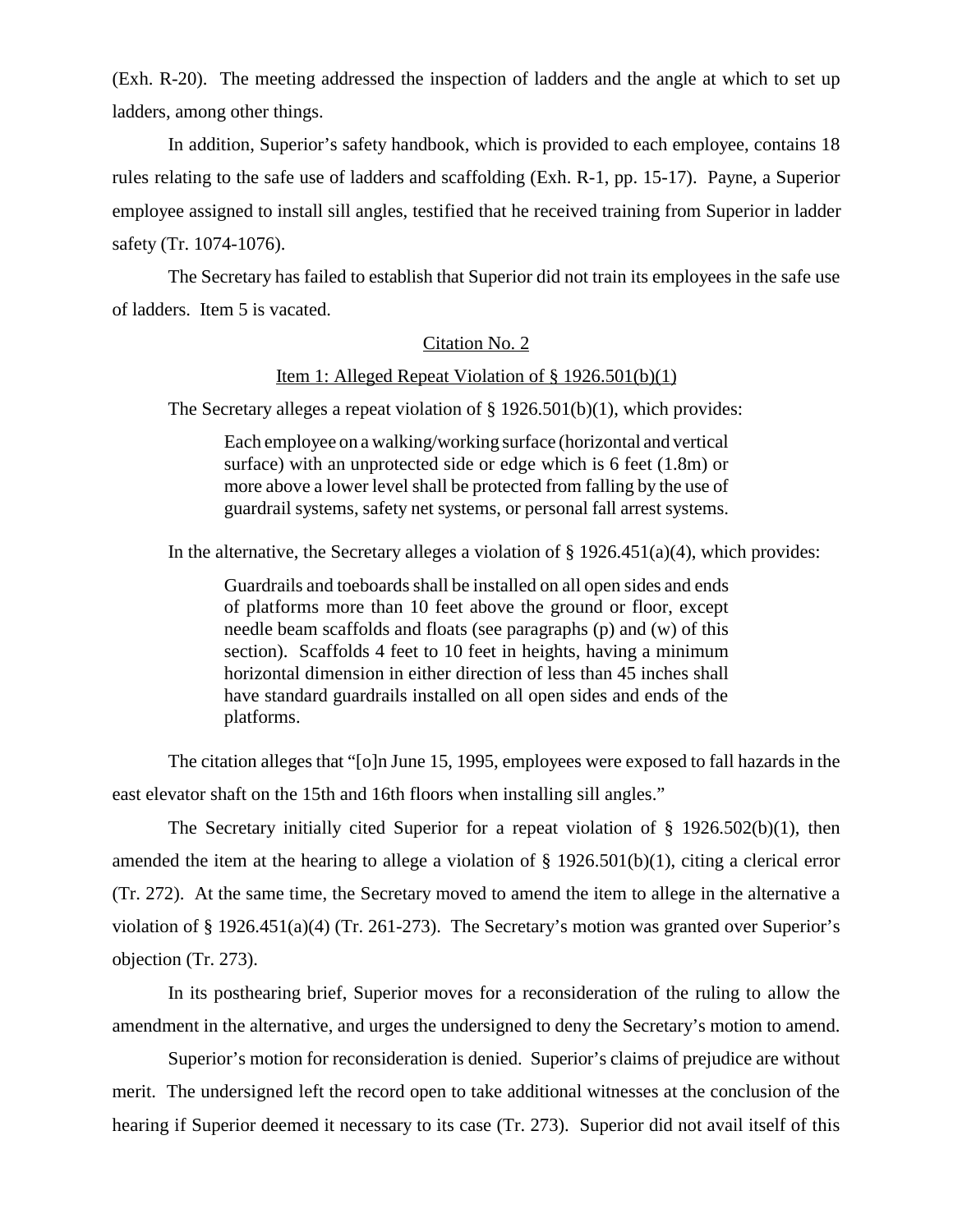opportunity. Also, the hearing lasted six days, extending over a two-week period, which was sufficient time for Superior to prepare rebuttal evidence.

### Walking/Working Surface or Scaffold?

The determination of which of the alternative standards is applicable to the cited condition depends upon whether the surface at issue is considered a "walking/working surface" or a "scaffold." If it is a walking/working surface, then  $\S 1926.501(b)(1)$  applies. If it is a scaffold,  $\S 1926.451(a)(4)$ applies.

During the installation of the sill angles, some of Superior's employees discovered that they could not position themselves from the floor and comfortably reach under the sill to weld the bottom part of the sill angle to the embed. Because of this difficulty, Superior installed a plywood platform inside the elevator shaft, and set up a ladder from which the employees could more comfortably weld (Tr. 721-722). The platform was constructed by laying two 4x4s across two I-beams in the elevator shaft, and then setting a 4x8 foot sheet of plywood across the top of the 4x4s. A ladder would then be positioned using the plywood sheet as a base (Exh. C-22; Tr. 938).

Section  $1926.452(b)(27)$  defines "scaffold" as:

Any temporary elevated platform and its supporting structure used for supporting workmen or materials, or both.

Section 1926.500(b) defines "walking/working surface" as:

[A]ny surface, whether horizontal or vertical on which an employee walks or works, including, but not limited to, floors, roofs, ramps, bridges, runways, formwork and concrete reinforcing steel but not including ladders, vehicles, or trailers, on which employees must be located in order to perform their job duties.

All of the surfaces listed in § 1926.500(b) as "walking/working surfaces" have in common the fact that they are pre-existing surfaces used because they are convenient to the location where the work is to be done. That is not the case here. Superior constructed the surface specifically to enable its employees to reach their work.

The sheet of plywood does, however, meet the definition of § 1926.452(b)(27). The Commission has held that, "whether a surface constitutes a scaffold is a question of fact to be answered by comparing the definition of a scaffold to the characteristics of the surface in question." *Armstrong Steel Erectors, Inc.,*17 BNA OSHC 1385, 1389 (No. 92-262, 1995). The sheet of plywood was temporary (it was moved from floor to floor as the sill angles were installed), it was elevated (it was used in the elevator shaft, whose floor was in the basement of the RSA Tower), and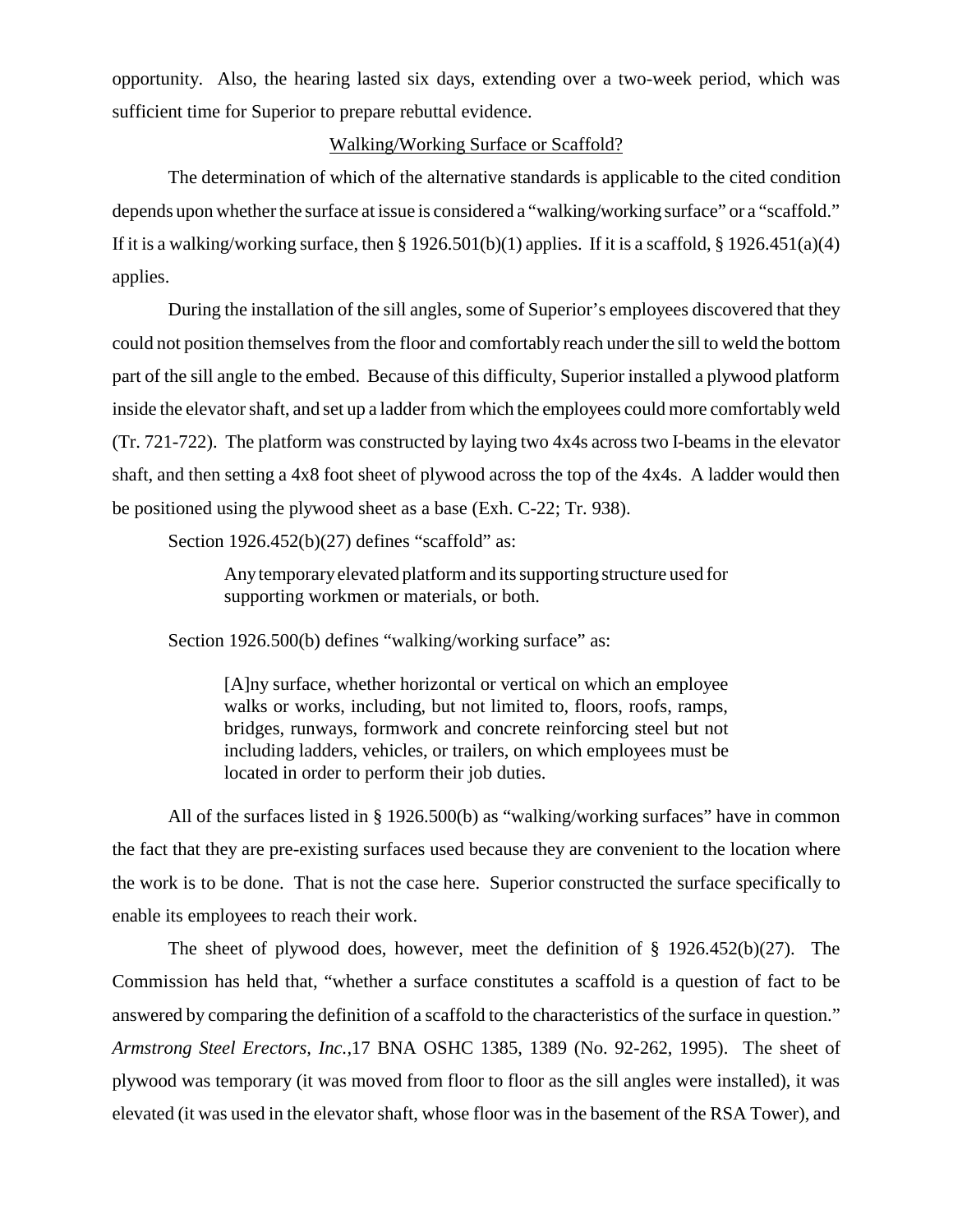it was a platform used for supporting workmen while they welded the sill angles. Therefore, the sheet of plywood was a scaffold and  $\S 1926.451(a)(4)$  applies to the cited condition.

### $§ 1926.451(a)(4)$

Section 1926.451(a)(4) requires that scaffolds more than 10 feet above the ground or floor have guardrails erected on all open sides and ends. It is undisputed that the sheet of plywood that Superior used as its platform was elevated more than 10 feet above the basement floor, and that it was not guarded on any side, three of which were open. The Secretary has established a violation of § 1926.451(a)(4).

### Was the Violation Repeated?

On September 23, 1993, Superior received a citation alleging in item 5 a serious violation of § 1926.451(e)(10) for failing to install guardrails on all open sides and ends on a manually propelled mobile scaffold. Section  $1926.451(e)(10)$  provides in pertinent part:

(e) *Manually propelled mobile scaffolds.*

. . .

(10) Guardrails made of lumber, not less than 2x4 inches (or other material providing equivalent protection), approximately 42 inches high, with a midrail, of 1x6 inch lumber (or other material providing equivalent protection), and toeboards, shall be installed at all open sides and ends on all scaffolds more than 10 feet above the ground or floor.

Superior did not contest the citation and it because a final order of the Commission (Exh. C-2).

A violation is properly characterized as repeated if at the time of the alleged violation there was a Commission final order against the same employer for a substantially similar violation. *See Potlatch Corp.,* 7 BNA OSHC 1061, 1063 (No. 16183, 1979). Because the present cited standard and the previously cited standard are different, the Secretary has the burden of proving that they are substantially similar. The principal factor to be considered in establishing substantial similarity between the present and prior violations is the similarity of the hazards. *See Stone Container Corp.,* 14 BNA OSHC 1757, 1762 (No. 88-310, 1990).

Superior argues that the hazards in each case are different because the 1993 citation against Superior involved a 15-foot fall to the floor, while in the instant case, the employee was tied off so that he would fall only 6 feet - the length of his lanyard. Superior is incorrect in its analysis of the issue. The hazard in each case is falling off a scaffold. "That the possible fall distances may have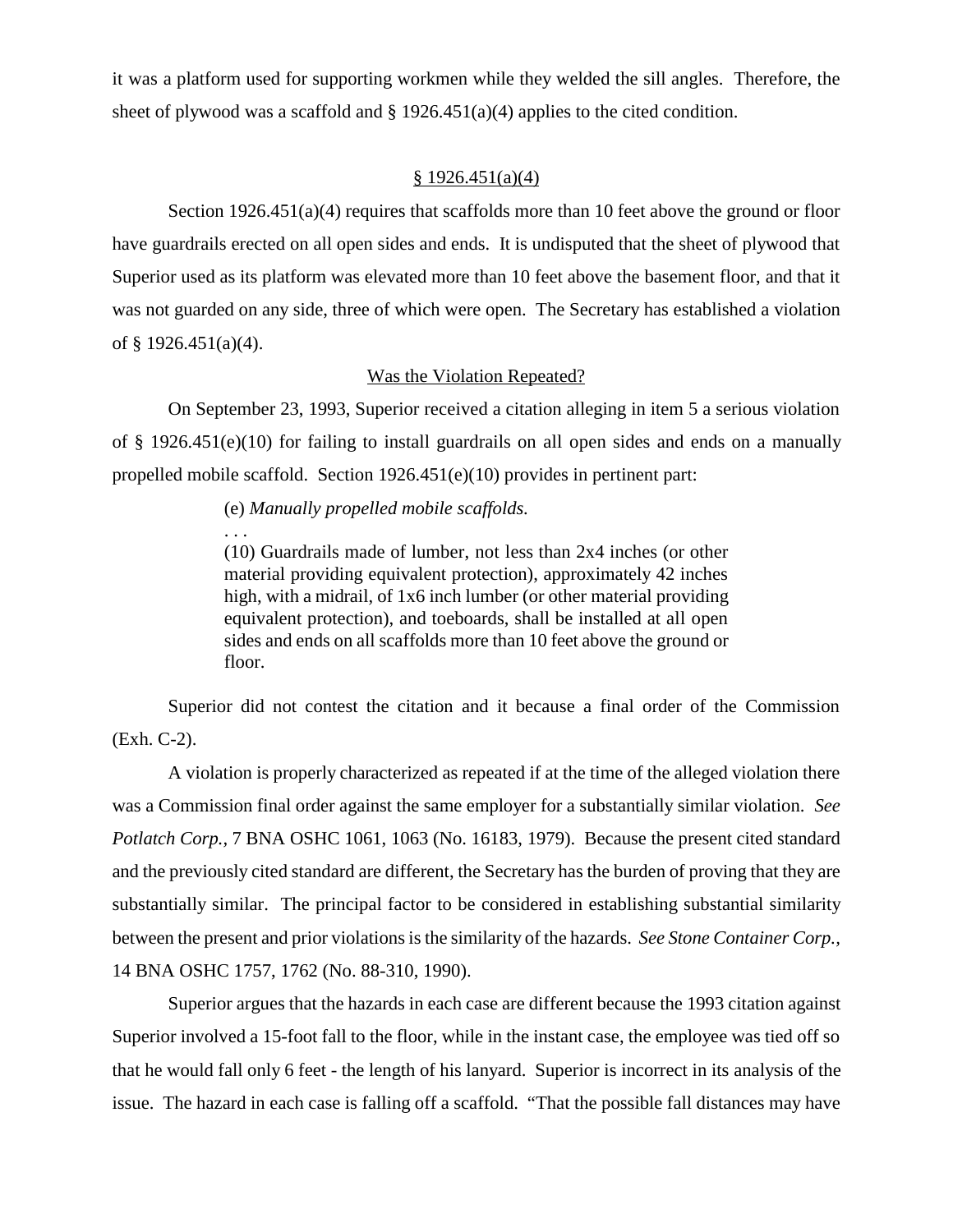varied somewhat is not significant." *Id.* The Secretary has established that Superior committed a repeated violation of  $\S$  1926.451(a)(4).

### Penalty Determination

Under § 17(j) of the Act, in determining the appropriate penalty the Commission is required to find and give "due consideration"' to (1) the size of the employer's business, (2) the gravity of the violation, (3) the good faith of the employer, and (4) the history of previous violations. The gravity of the violation is the principal factor to be considered.

Superior employed more than 100 employees (Tr. 1305). No evidence of bad faith was adduced. Superior had a history of previous violations.

Item 2 of Citation No. 1 is a serious violation of  $\S$  1926.502(d)(11) for failure to protect vertical lifelines against cuts and abrasions. Its gravity is high. Superior employee Brian Stokes was welding at the edge of the elevator shaft on the floor below where the vertical lifeline was attached. A penalty of \$7,000.00 is assessed.

Item 2 of Citation No. 1 is a serious violation of  $\S 1926.502(d)(23)$  for allowing employees to tie off to the guardrail. The gravity is high. Employees were exposed to falling down the elevator shaft. A penalty of \$7,000.00 is assessed.

Item 1 of Citation No. 2 is a repeat violation of § 1926.451(a)(4) for failure to erect guardrails on all open sides and ends of a scaffold. The gravity is high. Employees were exposed to falling down the elevator shafts. A penalty of \$70,000.00 is assessed.

### FINDINGS OF FACT AND CONCLUSIONS OF LAW

The foregoing decision constitutes the findings of fact and conclusions of law in accordance with Federal Rule of Civil Procedure 52(a).

#### **ORDER**

Based upon the foregoing decision, it is hereby ORDERED:

### Serious Citation No. 1

- 1. Item 1 violation of  $\S 1926.20(b)(2)$ , is vacated and no penalty is assessed.
- 2. Item 2 violation of  $\S 1926. 502(d)(11)$ , is affirmed and a penalty of \$7,000.00 is assessed.
- 3. Item 3 violation of § 1926.502(d)(23, is affirmed and a penalty of \$7,000.00 is assessed.